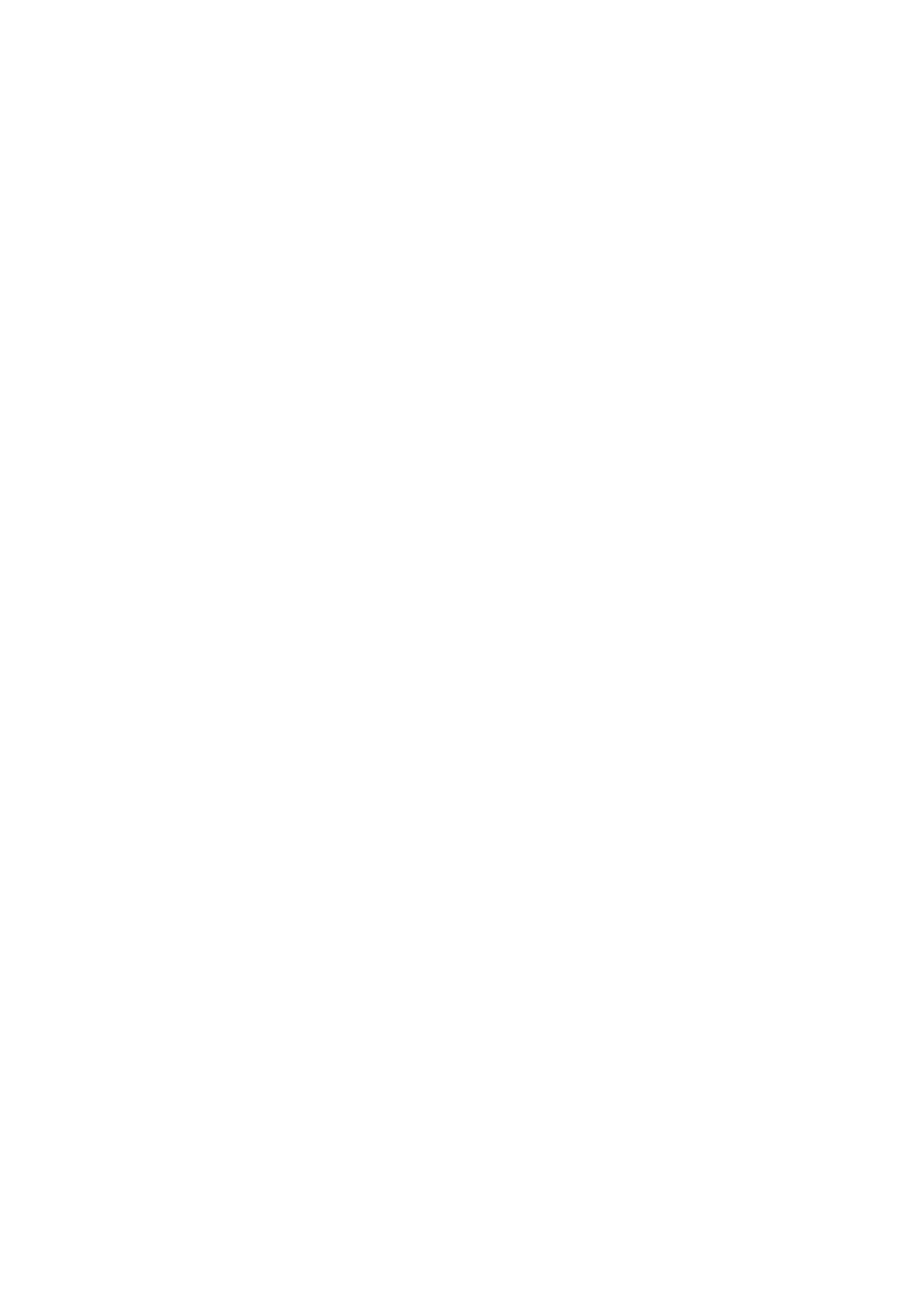All Bark No Bite? *State Cooperation and the International Criminal Court*

# **Table of Contents**

|                                                                        | PAGE           |
|------------------------------------------------------------------------|----------------|
| Abbreviations                                                          | Ť              |
| Background                                                             | 1              |
| Introduction                                                           | 1              |
| <b>State Cooperation</b>                                               | $\overline{2}$ |
| The Prosecutor v Uhuru Muigai Kenyatta                                 | 3              |
| Kenyan Government's failure to comply with the revised records request | $\overline{4}$ |
| Roadblocks to effective prosecution                                    | 10             |
| Unprecedented, high-level campaign to terminate the case               | 14             |
| The Prosecutor v. Walter Barasa                                        | 16             |
| The Prosecutor v William Ruto and Joshua Arap Sang                     | 18             |
| State cooperation and the future of the ICC                            | 21             |
| Future considerations                                                  | 24             |
| Conclusion                                                             | 27             |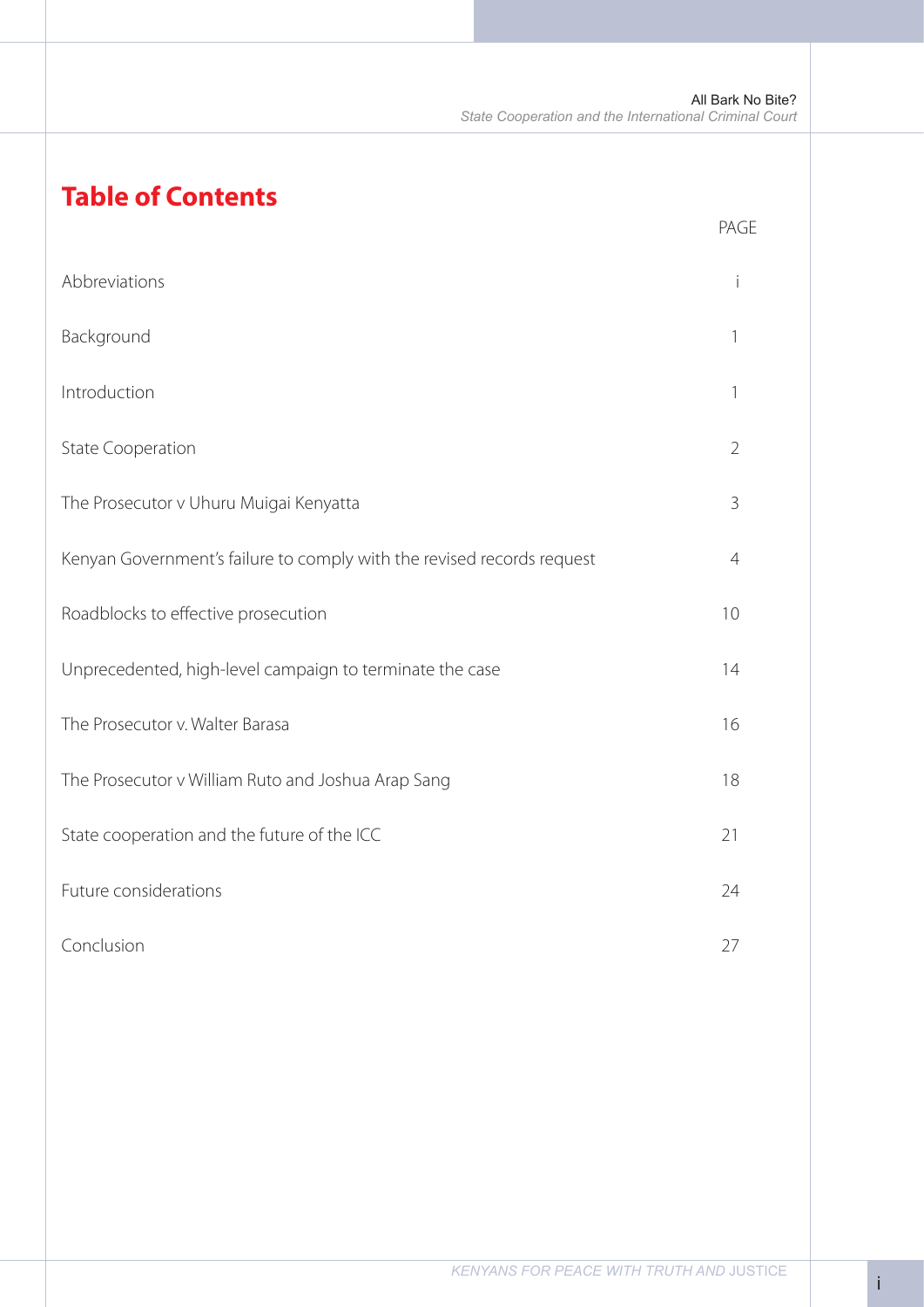# **Abbreviations**

| ASP          | Assembly of States Parties                            |
|--------------|-------------------------------------------------------|
| AU           | African Union                                         |
| CAR          | Central African Republic                              |
| <b>CIPEV</b> | Commission of Inquiry into the Post-Election Violence |
| <b>GOK</b>   | Government of Kenya                                   |
| ICC          | International Criminal Court                          |
| <b>ICTY</b>  | International Criminal Tribunal for Former Yugoslavia |
| <b>ICTR</b>  | International Criminal Tribunal for Rwanda            |
| <b>OTP</b>   | Office of the Prosecutor                              |
| <b>LRV</b>   | Legal Representative for Victims                      |
| <b>PEV</b>   | Post-election violence                                |
| <b>RS</b>    | Rome Statute                                          |
| <b>UNSC</b>  | United Nations Security Council                       |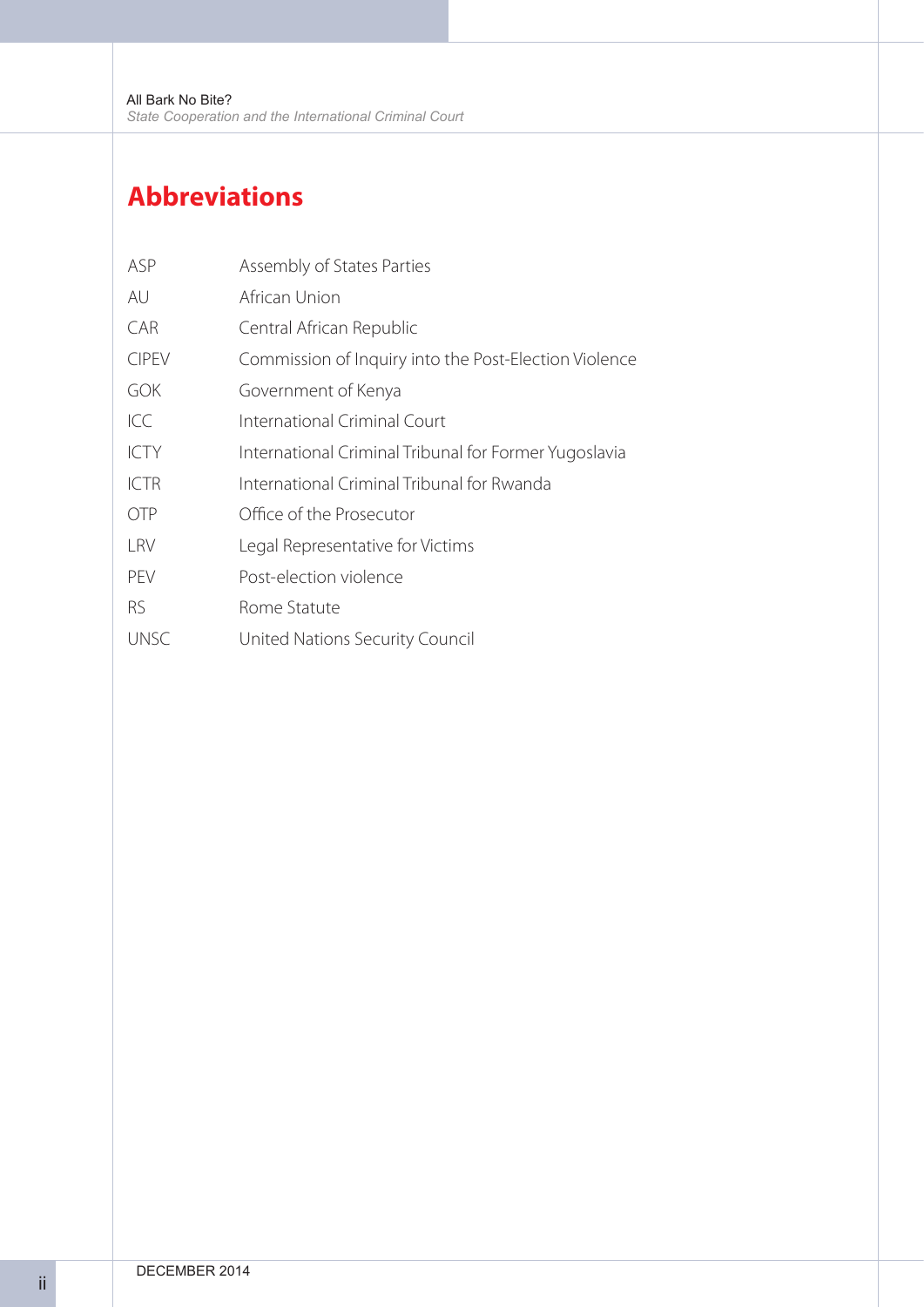# **& & KPT**

# All Bark No Bite? **State Cooperation and the International Criminal Court**

# **Background**

In late 2007, Kenya held a closely contested presidential election whose outcome was challenged by the opposition. The disputed election results were followed by widespread violence that left 1,133 people dead, 663,921 displaced, hundreds of women and men sexually violated and property worth millions of shillings destroyed.1 When Kenya failed to establish a domestic tribunal to prosecute those suspected of serious atrocity crimes, as recommended by a Commission of Inquiry established by the international mediation process led by Kofi Annan, the International Criminal Court (ICC) intervened, opening cases against six high profile Kenyans in March 2010.

In February 2012, the Pre-Trial Chamber declined to confirm the charges against two of the suspects while confirming the charges against the remaining four, namely Uhuru Muigai Kenyatta, Francis Muthaura, William Samoei Ruto and Joshua Arap Sang. Subsequently, the Prosecutor withdrew charges against Mr Muthaura, citing the death or withdrawal of key witnesses and frustrations from the Government of Kenya in the collection of evidence.

The case against Uhuru Kenyatta, now President of Kenya, was withdrawn on 5th December 2014 by the Prosecutor citing the non-cooperation of the Government of Kenya in accordance with its Rome Statute obligations. The trial of William Ruto, now Deputy President of Kenya, and radio journalist Joshua Arap Sang, is currently before

the ICC. Mr Ruto's and Mr Sang's trials began in September 2013.

Before being eventually withdrawn, the start of Mr Kenyatta's trial was postponed a number of times for both procedural reasons and due to what the Prosecutor cited as lack of cooperation and deliberate frustration of investigations by the Kenya Government, now under the executive control of Mr Kenyatta.

This report chronicles the history of the Kenya Government's failure to cooperate with the ICC leading to the collapse of the Kenyatta case, identifies gaps in the cooperation enforcement regime of the Rome statute and offers some suggestions as to how to ensure that the Rome Statute system is not slow-punctured by recalcitrant states to the detriment of victims of mass crimes.

### **Introduction**

In 1999, before the Rome Statute (RS) came into force, the late and eminent jurist Judge Antonio Cassese, stated that "the provisions on state cooperation with the Court should be clarified and strengthened so as to leave no loopholes available to those states which are unwilling to allow the Court to exercise criminal jurisdiction over persons under their control."2

It remains to be seen whether Kenya has become one of those 'unwilling' states that Cassese was referring to. The Rome Statute imposes a general duty on states to cooperate, and an obligation

<sup>1</sup> See for example, the Commission of Inquiry into the Post-Election Violence (CIPEV) report.

<sup>2</sup> A.Cassese, 'The Statute of the International Criminal Court: Some Preliminary Reflections', EJIL 1999, P171.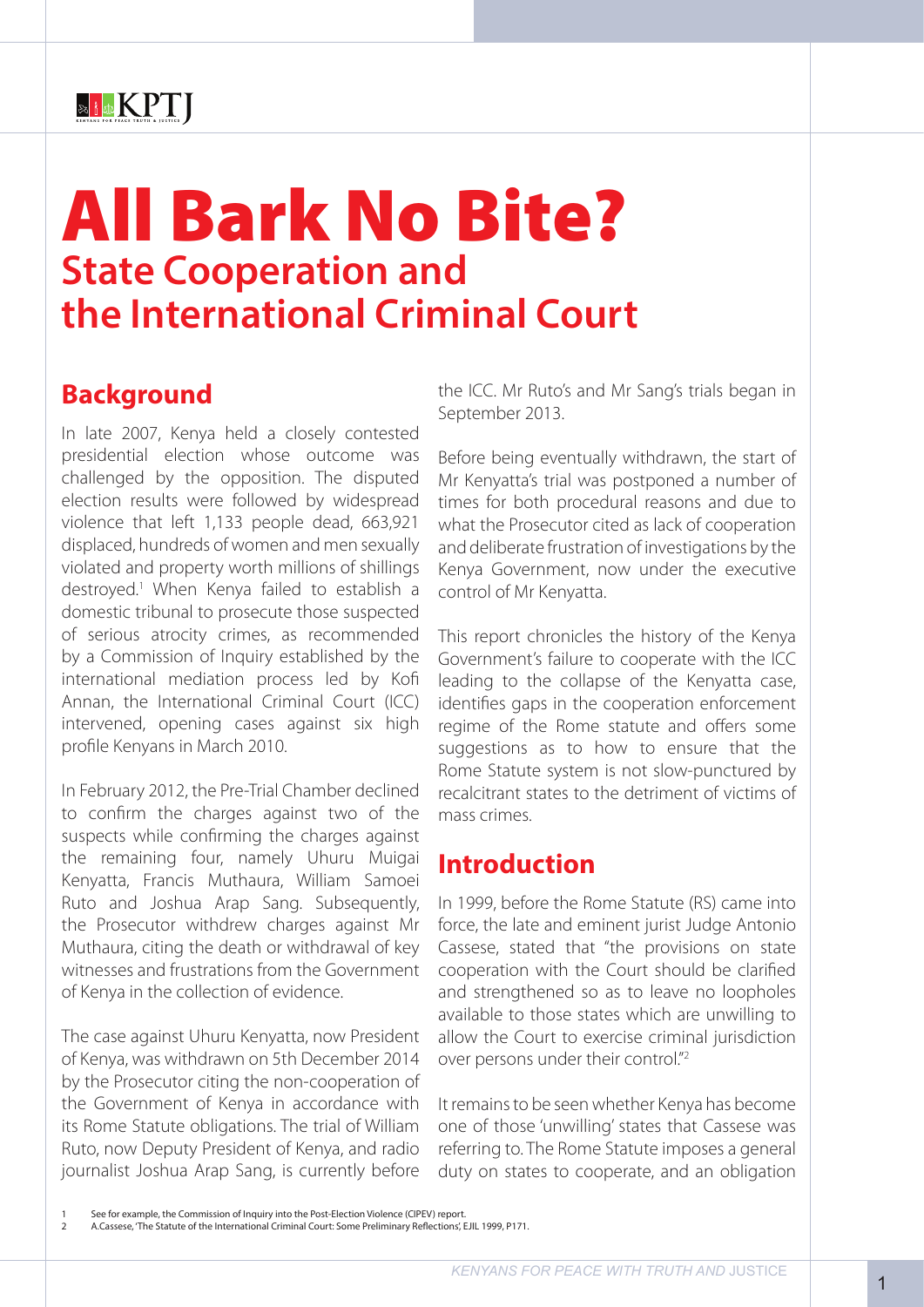to amend their domestic laws to facilitate such  $cooperation$  with the Court. $3$  In her keynote address at a seminar on cooperation this year, ICC Judge Silvia Fernández de Gurmendi stated: "[C]ooperation is essential for the proper functioning of the ICC. Such cooperation involves political support, as well as legal and operational cooperation. It should also be recognised that a good knowledge and proper understanding of the activities of the Court, and of the States' experiences and difficulties in their relations with the Court, are a prerequisite for cooperation".<sup>4</sup>

ICC President, Judge Song, in October 2014 reiterated similar sentiments in his address to the United Nations Security Council (UNSC) marking 10 years of the Agreement between the ICC and the United Nations. Judge Song stated that, "Both organisations are based on the ideals of peace, security and respect for human rights, and the realisation that these goals can only be attained through the rule of law and international cooperation."5 Thus, the backbone of the ICC is state cooperation, in the absence of which proper prosecution of perpetrators cannot take place, causing devastating repercussions, especially for the victims of mass atrocities. It remains to be seen whether the existing structures in place at the ICC and Assembly of States Parties (ASP) in the event of non-cooperation, are strong enough to ensure that proper and genuine cooperation is obtained from non-cooperative states.

# **State Cooperation**

Part 9 of the Rome Statute is dedicated to matters of international cooperation and judicial assistance. Article 86 of the RS provides that, "States Parties shall, in accordance with the provisions of this Statute, cooperate fully with the Court in its investigation and prosecution of the crimes within the jurisdiction of the Court." Without its own police force or enforcement mechanism, the ICC is dependent on the

cooperation of States Parties in the investigation and prosecution of crimes under the jurisdiction of the Court.

Under article 87(7) of the Rome Statute, failure to comply with a request for cooperation authorizes the ICC to make a finding of non-compliance and to refer the matter to the ASP or to the Security Council, if the Security Council had referred the situation being investigated or prosecuted to the Court for further action. In all of its activities, the ICC relies on international cooperation from States. States Parties are obligated to cooperate with the Court in its investigations, and prosecutions. More specifically, the Court may request States Parties to assist in the arrest and surrender of persons to the Court; providing evidence for use in proceedings; relocating witnesses; and enforcing the sentences of convicted persons.

Other examples of state cooperation include enforcing the orders and judgments of the ICC, such as seizing and forfeiting proceeds of crime, enforcing asset freezing orders, protecting victims and witnesses and allowing the Prosecutor to conduct investigations on the territory of the state. For example, on 17 March 2006, Thomas Lubanga Dyilo was arrested by the Congolese authorities and transferred into ICC custody after a warrant was issued by the Court for his arrest. More recently ICC Prosecutor Fatou Bensouda met with the Central African Republic's (CAR) Minister for Justice with responsibility for judicial reform and human rights and the Attorney-General, in order to discuss the issue of the CAR's cooperation with the Court, particularly in relation to the investigation opened on 24 September 2014. States Parties, especially those where investigations are taking place, regularly provide the Court with cooperation in relation to any orders, decisions or requests made. Kenya, as a State Party to the Rome Statute, has an obligation to cooperate fully with the ICC in the completion

<sup>3</sup> See Part 9 of the RS.

<sup>4</sup> ICC-CPI-20141105-PR1060, Press Release : 05/11/2014, available at: http://www.icc-cpi.int/en\_menus/icc/press%20and%20media/press%20releases/Pages/pr1060.aspx

<sup>5</sup> ICC-CPI-20141031-PR1057: 30/10/2014, available at: http://www.icc-cpi.int/iccdocs/presidency/UNGA-PS-30-10-2014-Eng.pdf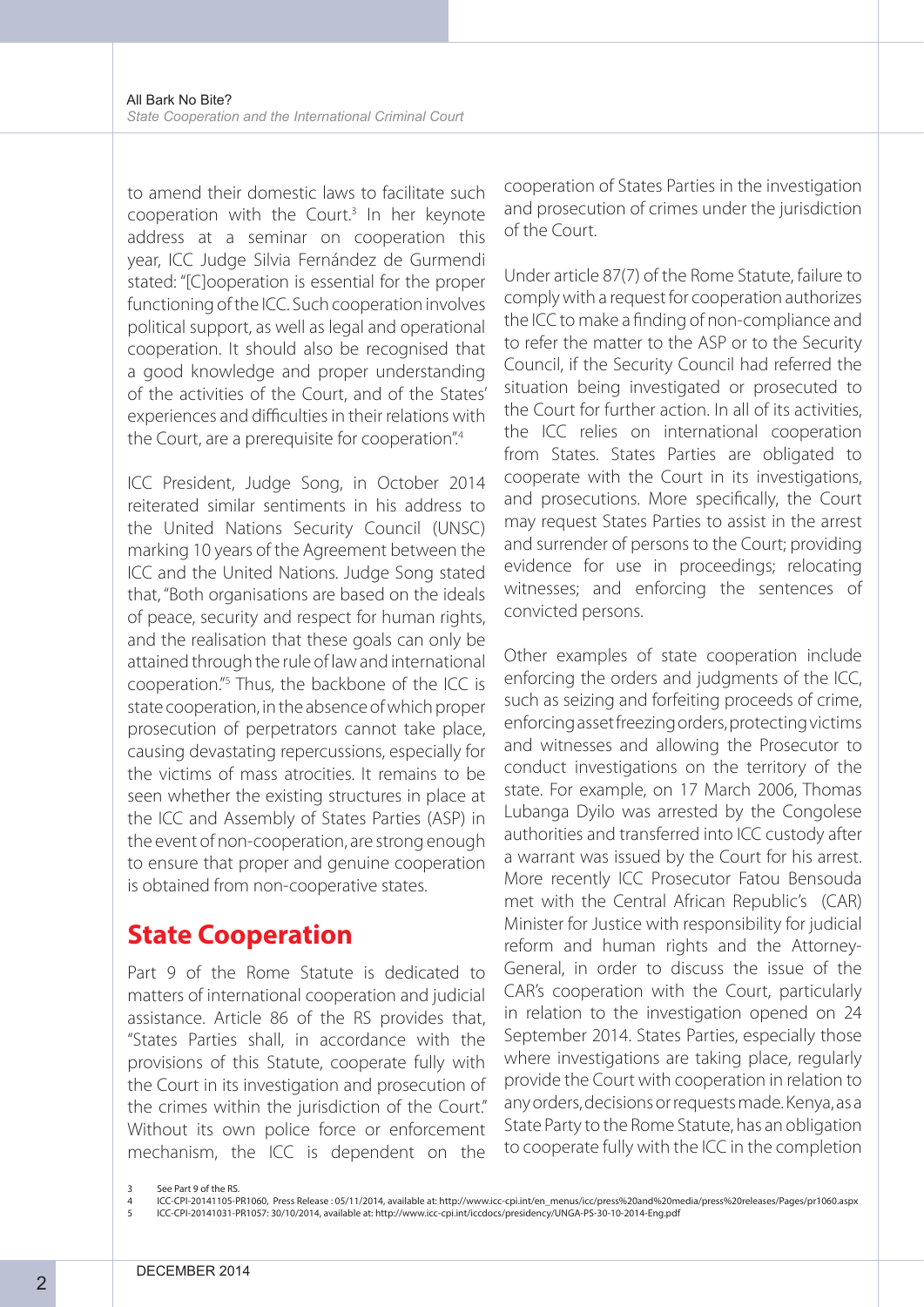of requests such as those cited above. Therefore, the success of the ICC almost exclusively relies upon the cooperation of States Parties. The Kenya cases clearly illustrate that cooperation is essential to have an effective judicial process. This is probably best demonstrated in the case of The Prosecutor v. Uhuru Muigai Kenyatta.

# **The Prosecutor v. Uhuru Muigai Kenyatta**

After a series of delays in the start of the Kenyatta trial, in November 2013 the Prosecution filed a request with Trial Chamber V(B) to make a finding of non-compliance under article 87(7) of the RS against the Kenyan Government.<sup>6</sup> Under this provision, if a state has failed in its obligation

to cooperate with the Court, the Chamber can make a finding to that effect and refer the state to the ASP for further action in order to secure the required cooperation.

The Prosecutor pointed to serious difficulties that she had faced in obtaining several key records, including mobile phone data and Mr Kenyatta's financial records, amongst others. Shortly after, on 19 December 2013, the Prosecutor announced that she did not have sufficient evidence to proceed to trial due to the fact that a key witness, P-0012, admitted that he had provided false evidence regarding an "event at the heart of the Prosecution's case," and P-0011, another key witness, stated that he no longer wanted to testify in the case.<sup>7</sup>



Uhuru Kenyatta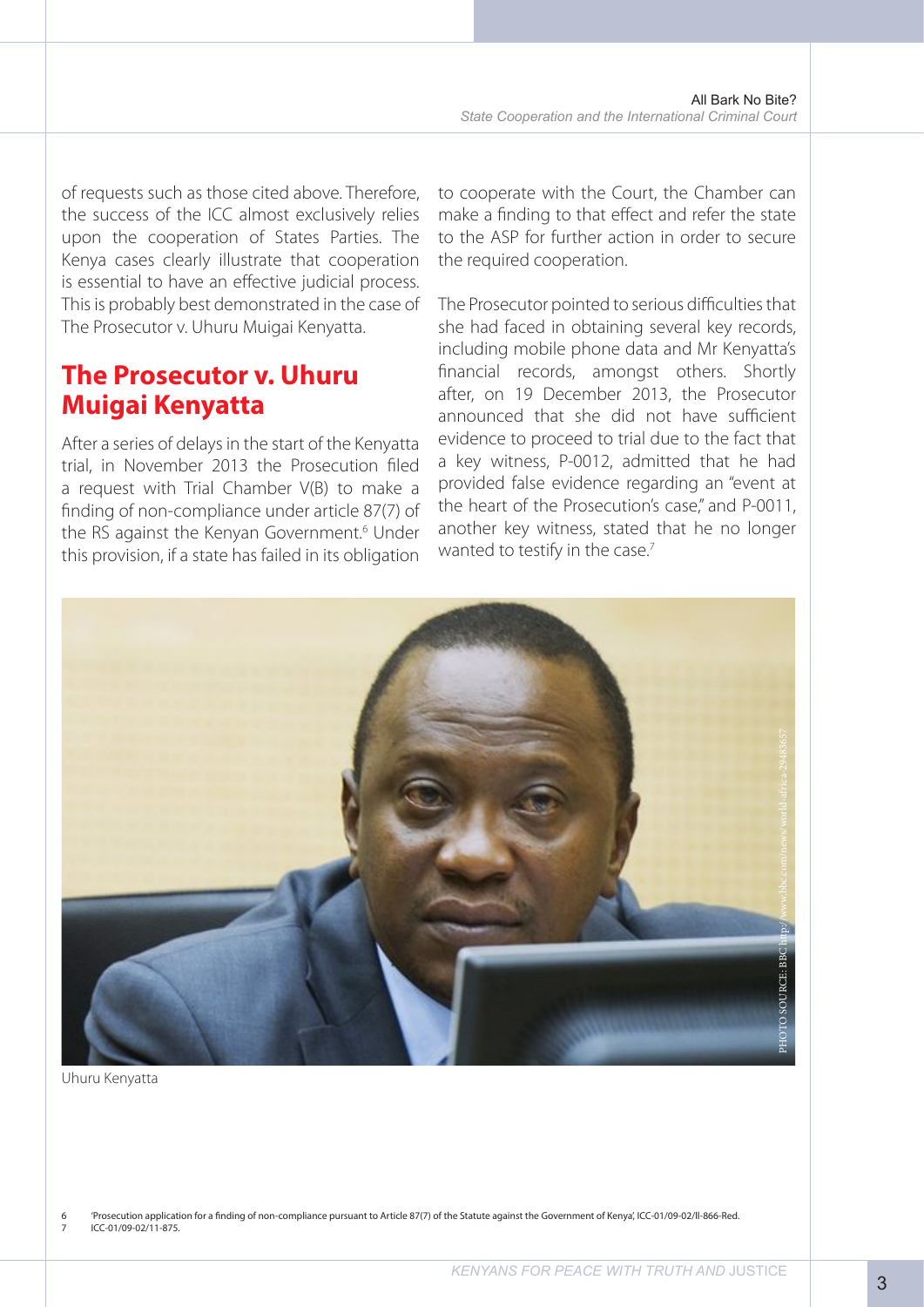On 23 January 2014, Trial Chamber V(B) vacated the scheduled trial commencement date of 5 February 2014 as a result of this announcement. The Defence for Mr Kenyatta subsequently asked the Chamber to terminate the proceedings on the basis of the Prosecution's admission that they no longer had sufficient evidence to prove the case against Mr Kenyatta "beyond a reasonable doubt." In January 2014, the Prosecution responded to the Defence termination request and asked the Chamber to (i) reject the Defence request; (ii) find that the government has failed to comply with its cooperation obligations, and order such compliance; and (iii) adjourn the trial of the present case until the government "complies with its obligations".

After several months of back and forth between the Government of Kenya and the Prosecution, Trial Chamber V(B) vacated the trial commencement date in the case once again, which had been provisionally scheduled for 7 October 2014. The Chamber also convened two

public status conferences on 7 and 8 October 2014 to discuss the status of cooperation between the Prosecution and the Kenyan Government.

# **Kenyan Government's failure to comply with the revised records request**

One of the central allegations made by the Office of the Prosecutor (OTP) is that Mr Kenyatta8 provided large quantities of money to intermediaries, which was funnelled down and delivered as cash to the perpetrators of the post-election violence in Nakuru and Naivasha, enabling them to carry out acts of rape and murder, and resulting in the forced displacement of thousands. The Prosecution asserts that there is a "substantial body of evidence" suggesting that the accused played a role in financing the violence and that the identification of corporate bodies in which the accused has an interest is a "central part of its investigations".9



Fatou Bensouda

- 8 As this report refers to President Uhuru Kenyatta in the context of proceedings against him before the ICC in his individual capacity, 'Mr Kenyatta' will be used in this report instead of his official designation as the President of the Republic of Kenya.
- See Decision on the Prosecution's revised cooperation request, ICC-01/09-02/11-937, see para, 14 where the Chamber refers to confidential Prosecution submissions on the matter.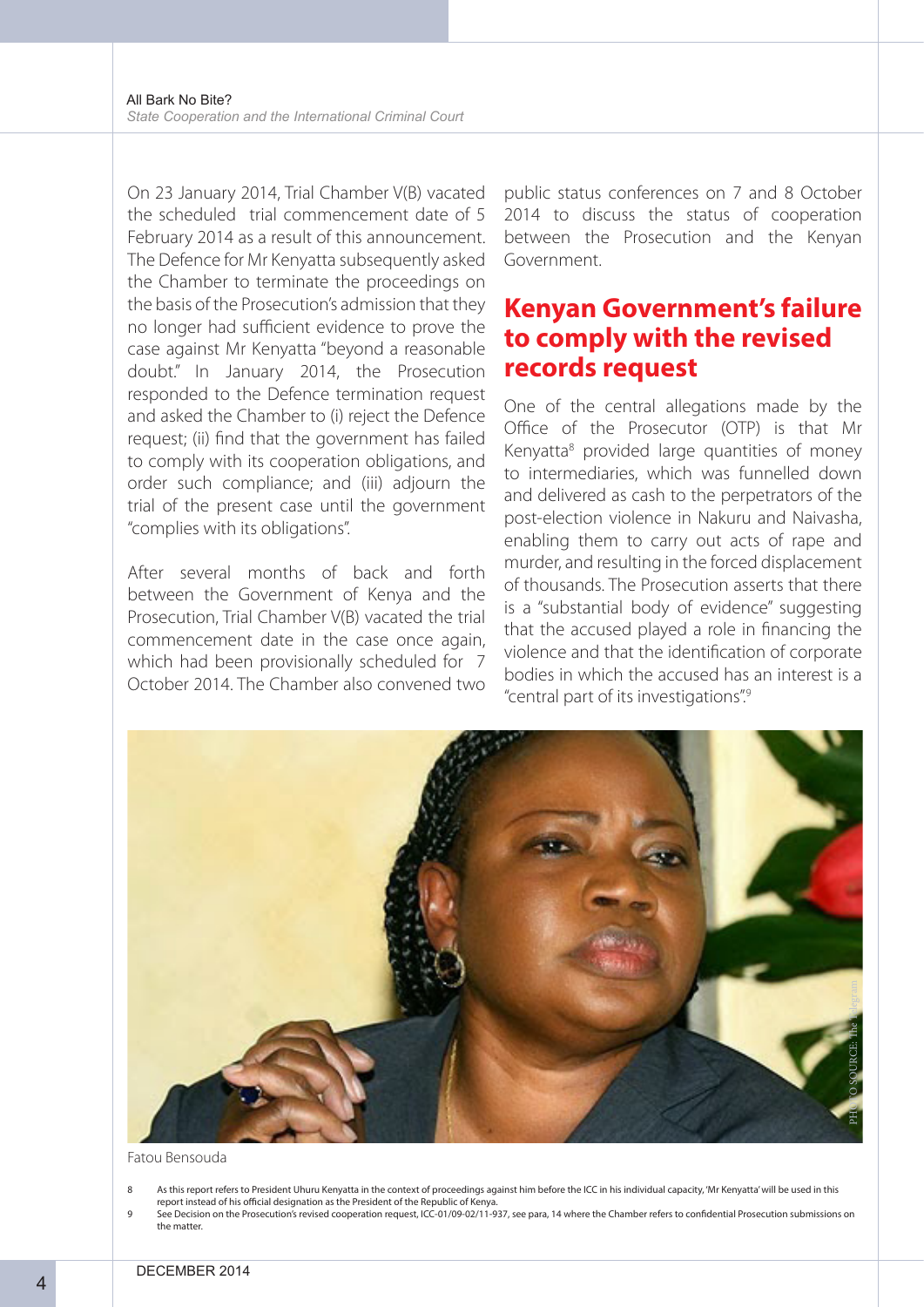#### *Chronology of events*

On 24 April 2012, the OTP sent the Government of Kenya a request for assistance in seeking financial and other records of Mr Kenyatta, and requested the Government of Kenya to freeze his assets. Within this request the OTP had specifically asked the Government of Kenya for financial and other information relating to Mr Kenyatta ('records request'). After 19 months of what the Prosecution referred to as "obfuscation" and "intransigence" by the Kenyan Government the OTP stated that it was left with no choice but to seek out the assistance of the Chamber.10

On **29 November 2013**, the Prosecution filed a request for a finding of non-compliance under article  $87(7)^{11}$  against the Government of Kenya,12 alleging that the Kenyan Government had failed to comply with the Prosecution's April 2012 request under Article 93(1) of the Statute to produce financial and other records relating to the accused.<sup>13</sup> In its request to the Chamber, the OTP protested that, "The information of the type sought in the records request is standard in criminal investigations with a financial dimension. It is routinely obtained without undue burden on state resources. A law enforcement authority acting in good faith could normally be expected to be in possession of such records in a matter of days or weeks." 14

On **13 February 2014** the Chamber held a status conference, at which oral submissions on the article 87(7) application were received from the Prosecution, the Kenyan Government, the Defence and the Legal Representative of Victims

(LRV).15 At this status conference the Government of Kenya (GoK) argued that without a Court order from the Chamber, it could not comply with the records request. The Attorney General purported to draw a distinction between the Court as a judicial organ and the OTP, asserting that the two were distinct entities and any requests made to the GoK must emanate from the Chamber and not the OTP. He stated: "The Prosecution cannot parade itself in the garments of the court, demanding and invoking powers that inhere in the court itself as a judicial body, because to do that would be to – to create a playing field that can never possibly produce justice".<sup>16</sup> The Kenyan Government also queried the ambit of the records request, arguing that it had not encountered anything in the language of the Statute or the Rules to permit requesting "full financial profiles" of persons of interest.<sup>17</sup> Essentially, the Kenyan Government argued that it would only comply with requests made directly by the Chamber and not the OTP, because they were two distinct entities and that the RS did not allow for the provision of information relating to the financial records of Mr Kenyatta by the Kenya state.

On **31 March 2014** the Chamber reached a decision in which it ordered the Prosecution to provide the GoK with an updated revised request.18 The Chamber noted that the revised request should only include items that "remain of specific relevance to the charges" and should meet the requirements of specificity, relevance and necessity.19 The purpose of this adjournment was to give the GoK a further, time-limited opportunity to provide the Prosecution with

<sup>10</sup> ICC-01/09-02/11-866-Red. Pursuant to an order of the Chamber (ICC-01/09-02/11-900), the Article 87(7) Application was reclassified as public on 12 February 2014. 11 ICC-01/09-02/ll-866-Red.

<sup>12</sup> *Ibid*.

<sup>13</sup> Under article 93(1) States Parties shall comply with requests by the Court to provide assistance in relation to investigations or prosecutions in relation to: the execution of searches and seizures; the provision of records and documents, including official records and documents; the identification, tracing and freezing or seizure of proceeds, property and assets and instrumentalities of crimes for the purpose of eventual forfeiture, without prejudice to the rights of *bona fide* third parties; amongst other types of assistance the Court can request under this article.

<sup>14</sup> *Ibid*, para.27 15 Order scheduling a status conference on 13 February 2014, 6 February 2014, ICC-01/09-02/11-897. Under the Rome Statute, victims are also represented in trials through a legal representative

<sup>16</sup> ICC-01/09-02/11-T-28-ENG ET WT, lines 17-20.

<sup>17</sup> ICC-01/09-02/11-T-28-ENG ET WT, page 95, lines 4-6.

<sup>&#</sup>x27;Decision on Prosecution's applications for a finding of non-compliance pursuant to Article 87 (7) and for an adjournment of the provisional trial date', ICC-01/09-02/11-908, p. 46.

<sup>19</sup> ICC-01/09-02/11-908, para.100 (i).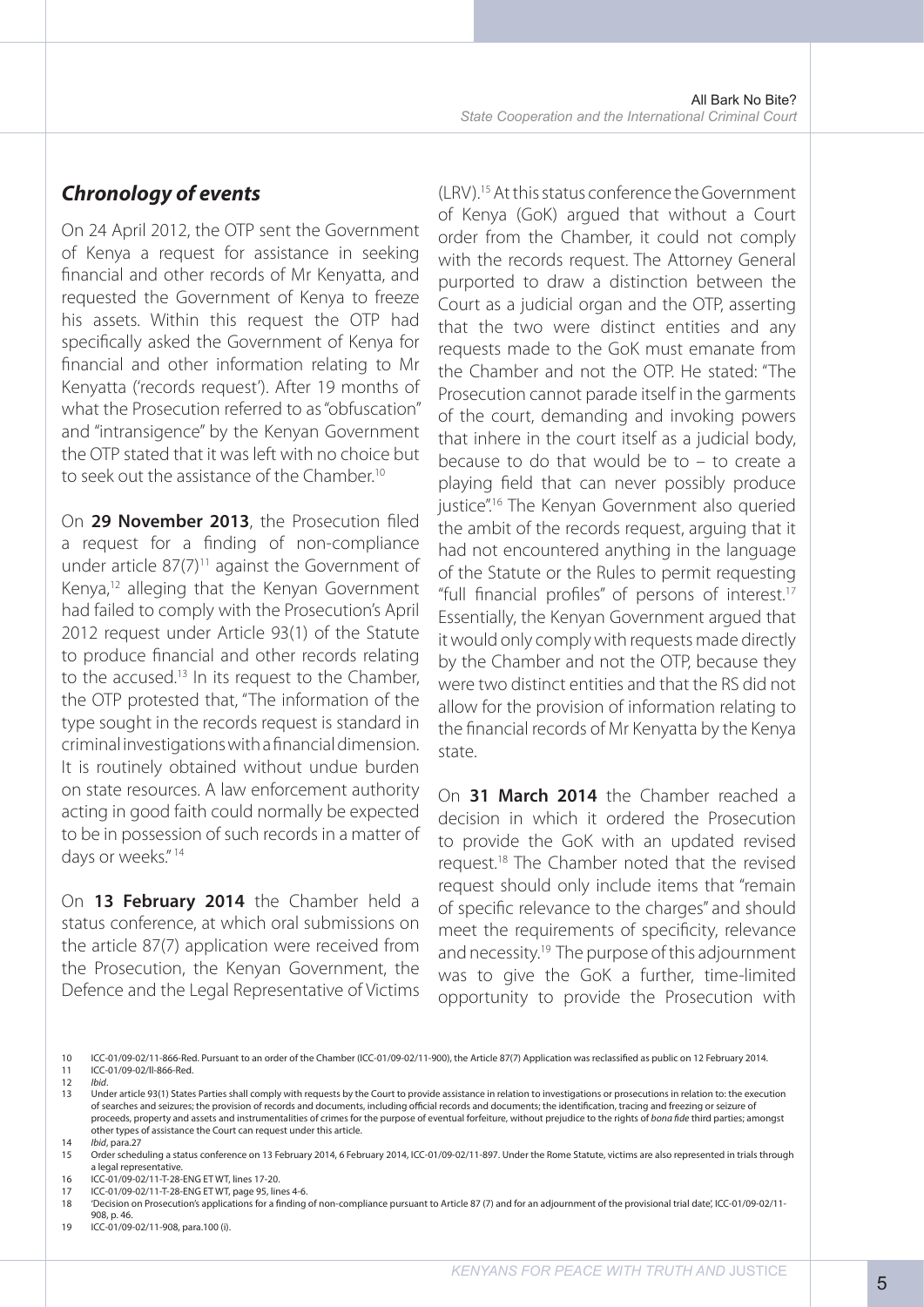access to certain records that the Prosecution had previously requested, on the basis that the records were relevant to a central allegation to the case. In so doing, the Chamber rejected the Defence request to terminate the proceedings in the case, as well as the Prosecution request to indefinitely suspend the proceedings until the Kenyan Government had complied with its cooperation obligations. The Chamber further directed the Prosecution and the Kenyan Government to file submissions informing the Chamber, every two months, on the progress of executing the revised request.

The revised records request covers eight separate categories of information comprising:

- bank accounts held by Mr Kenyatta personally or through third party entities between June 2007 and December 2010;
- telephone numbers used by Mr Kenyatta and all data records for those telephone numbers within the same period;
- records of all motor vehicles registered in Mr Kenyatta's name from December 2007 to February 2008;
- records relating to companies and other corporate institutions in which Mr Kenyatta had an ownership interest between June 2007 and December 2010;
- identification of land which was transferred from Mr Kenyatta or third parties to any other person between June 2007 and December 2010;
- income tax and VAT returns submitted by Mr Kenyatta;
- an identification of transactions by Mr Kenyatta or those third-party entities at foreign exchange institutions between 1 June 2007 and December 2010;
- the identification of any information held by the Security and Intelligence Services of Kenya concerning the activities of Mr Kenyatta.

After a series of submissions from both the Prosecution and the Government of Kenya it became apparent that there were serious difficulties in carrying out the request in a timely manner. Thus, the Chamber convened another status conference on 9 July 2014 to discuss the status of the execution of the revised request and asked for written submissions on the areas of dispute, namely: (1) the specificity, relevance and necessity of certain information in the revised request; and (2) the appropriate time period to be covered by the request.

At the status conference the Attorney General, who described the request as a "fishing expedition",<sup>20</sup> submitted that "... from the resources available, the name given to us [Uhuru Muigai Kenyatta], which is the specific name of an individual citizen, we have no record at the moment indicating that that person owns any land."21 This statement raised eyebrows in Kenya, since it is common knowledge that the Kenyatta family is one of the biggest landholders in the country.22 It is also noteworthy that in May, a few weeks before the status conference, Lands Minister and close Kenyatta ally, Charity Ngilu, had controversially shut down the central lands registry in Nairobi for a 10 day period, during which time members of the public and staff of the National Land Commission (NLC) were denied access to the NLC offices. This was ostensibly to "clean up the land register" in a move that the National Land Commission termed as illegal and contested in court.

On **29 July 2014** the Chamber found that the records request did conform to the requirements of specificity, necessity and relevance for the purposes of cooperation under Part 9 of the RS, noting that difficulties in executing the requests could be overcome by the "good faith exploration of alternative official sources of information".<sup>23</sup>

<sup>20</sup> ICC-01/09-02/11-T-30-ENG ET WT, p. 17, line 6.

<sup>21</sup> ICC-01/09-02/11-T-30-ENG ET WT, p.12, lines 2-4.

<sup>22</sup> During the second televised Presidential candidates' debate ahead of the 2013 elections, when asked how he intended to address the land question given the fact that his family owns huge tracts of land, Kenyatta did not deny this fact, instead only pointing out that the land 'was acquired on a willing buyer willing seller basis'. 23 Decision on the Prosecution's revised cooperation request, ICC-01/09-02/11-937, para. 41.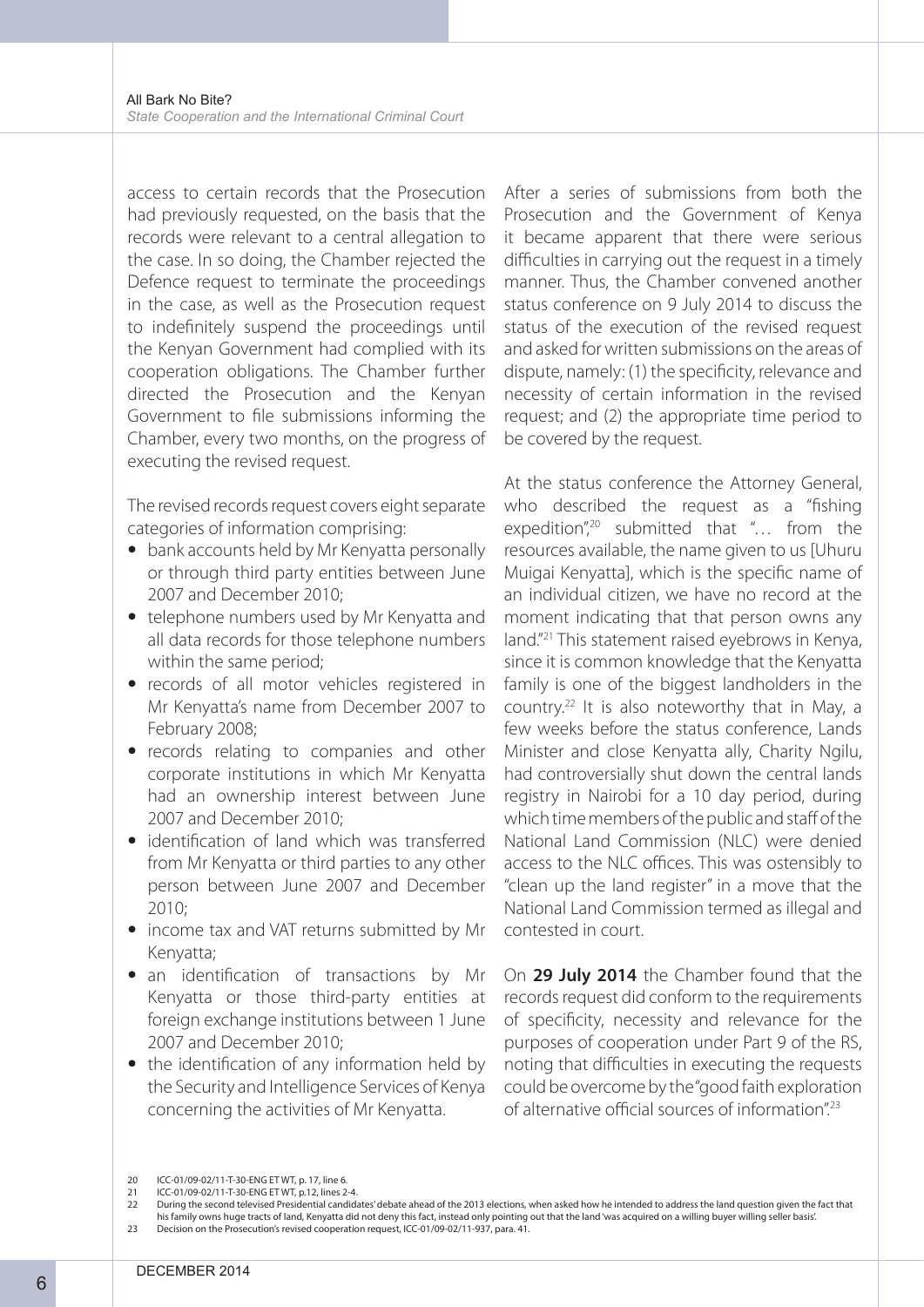On **29 August 2014**, the Prosecution provided an update on the status of the implementation of the revised records request. Noting the inadequate progress, the Prosecution stated that, "The GoK has produced only 34 pages of materials to the Prosecution during the two month reporting period, some of which is nonresponsive to the Revised Request. The majority of the material sought in the Revised Request remains outstanding."24

In **September 2014**, the Prosecution provided a further update and response to the Government of Kenya.<sup>25</sup> With regards to the bank records, the records supplied related to three to four months and not the three year period requested by the Prosecution. In relation to telephone records the GoK provided no response as to whether the relevant telephone companies actually hold billing records.<sup>26</sup> The Prosecution noted that, "The notion that the entire apparatus of the GoK cannot produce a single record of a telephone number which its current President may have been using when he was a Cabinet Minister at the relevant time is not to be taken seriously." 27 It is worth noting that the GoK holds 35% of shares in Kenya's largest mobile telecommunications provider, Safaricom Limited. With regards to the other six categories in the revised records request, information had not been provided, or had only been provided for a small part of the entire time-period requested.

On **5 September 2014** the Prosecutor informed the Trial Chamber that it was not in a position

to commence trial on 7 October 2014, asserting that she did not have sufficient evidence to prove Mr Kenyatta's guilt beyond reasonable doubt. However, the Prosecutor stated that, "In ordinary circumstances, the insufficiency of evidence would cause the Prosecution to withdraw the charges… however, it would be inappropriate for the Prosecution to withdraw the charges at this stage in light of: (i) the Government of Kenya's ("GoK") continuing failure to cooperate fully with the Court's requests for assistance in this case; and (ii) Mr Kenyatta's position as the head of the GoK."28 Instead she requested an indefinite adjournment until such time that the revised records request is complied with in full by the Government of Kenya.

Another status conference was scheduled on **7 October 2014** to discuss the status of cooperation between the Prosecution and the Government of Kenya. At the outset the Prosecution noted that, "there is a considerable body of material which the Prosecution says should have been provided, could have been provided and hasn't been provided".29 Pointing to the 'deadlock' in relation to cooperation, the Prosecution urged the Chamber to make a finding pursuant to article 87(7) of the RS and refer Kenya to the Assembly of States Parties for noncompliance with its obligations. The Attorney General of Kenya accused the Prosecution of conducting prosecutions through the "backdoor" and complained that Kenya was being made a "sacrificial lamb" for the failure of the Prosecutor to conduct "proper investigations."<sup>30</sup>

30 ICC-01/09-02/11-967, p.29, lines 6-10.

<sup>24</sup> Prosecution update on the status of cooperation between the Office of the Prosecutor and the Government of Kenya, ICC-01/09-02/11-940, para.2.

<sup>25</sup> Prosecution observations on the Government of Kenya's 2 September 2014 update (ICC-01/09-02/11-941-Conf-Exp) (Pursuant to Trial Chamber V(B)'s Order, dated 19 September 2014, the document is reclassified as "Public"), ICC-01/09-02/11-943.

<sup>26</sup> Although GoK claims it is unable to provide the telephone records requested by the OTP, in July 2013, Mr. Uhuru Kenyatta's lawyer Stephen Kay sued the two leading mobile service providers in a domestic court seeking orders for the release to himself of unspecified information, presumably including mobile phone data, although this cannot be confirmed since the proceedings were held in camera. See *Uhuru ICC lawyer takes Airtel and Safaricom to court,* Daily Nation, 29 July 2013, http://www.<br>nation.co.ke/News/Uhuru-ICC-lawyer-takes-Airtel-and-Sa

<sup>27</sup> *Ibid*, para. 12.

<sup>28</sup> Prosecution notice regarding the provisional trial date, ICC-01/09-02/11-944, para.3. 29 ICC-01/09-02/11-967, p.5, lines 16-18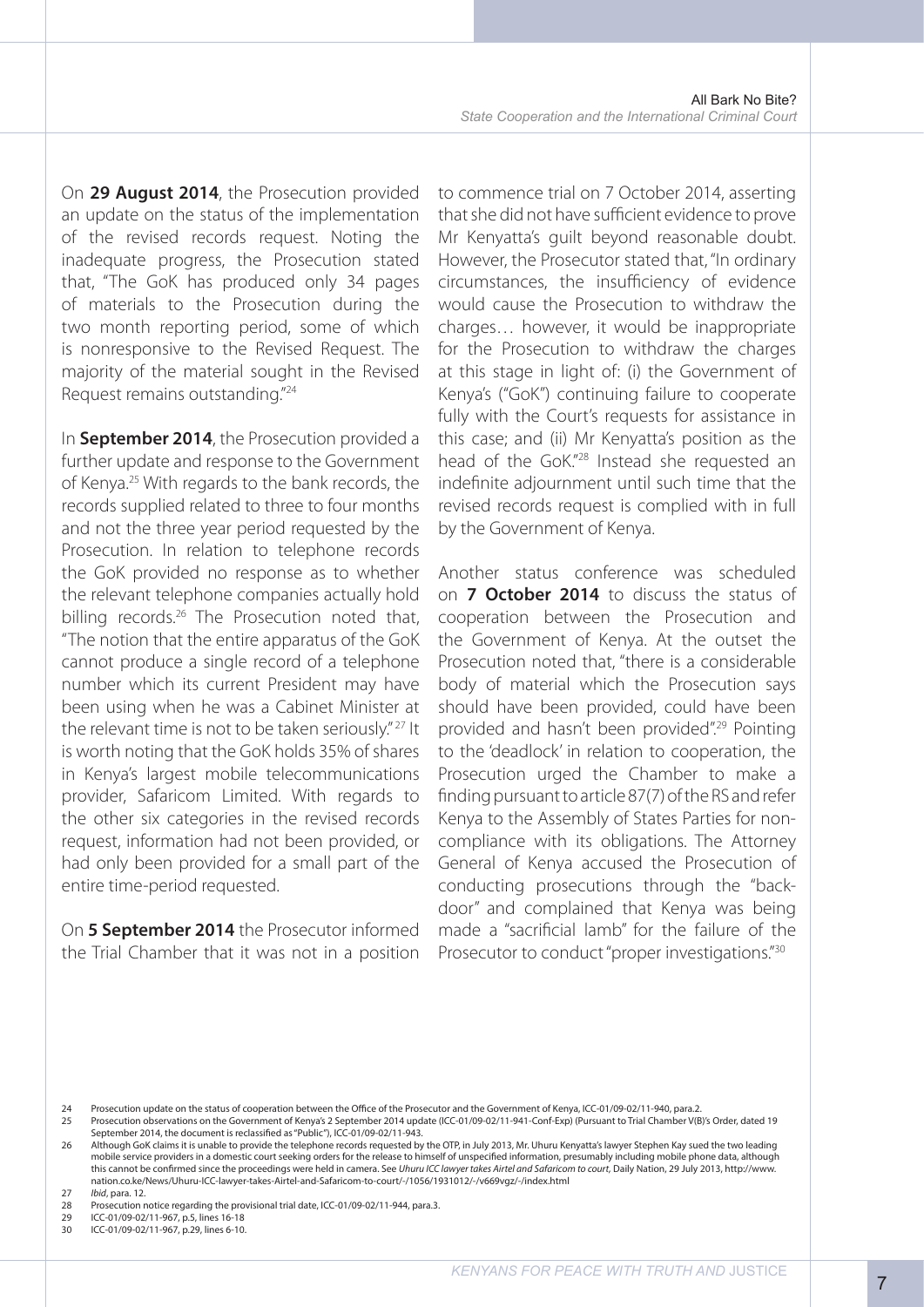| <b>Request</b>                                                | <b>Description</b>                                                                                                                                                                  | <b>OTP Submissions</b>                                                                                                                                                                                                                                                                           | <b>GoK Submissions</b>                                                                                                                                                                                                                                                                                                                                                                                                                                                                                                                                |
|---------------------------------------------------------------|-------------------------------------------------------------------------------------------------------------------------------------------------------------------------------------|--------------------------------------------------------------------------------------------------------------------------------------------------------------------------------------------------------------------------------------------------------------------------------------------------|-------------------------------------------------------------------------------------------------------------------------------------------------------------------------------------------------------------------------------------------------------------------------------------------------------------------------------------------------------------------------------------------------------------------------------------------------------------------------------------------------------------------------------------------------------|
| <b>Bank records</b><br>(Revised<br>Request para<br>17(5)      | Request: "Identify<br>accountsheld<br>by [Uhuru Muigai<br>Kenyatta] personally,<br>or through third<br>partiesand provide<br>statements<br>between [1/6/07] and<br>[15/12/10]'      | Complied with for 3/4<br>month period in 2008/9.<br>No other records<br>provided.                                                                                                                                                                                                                | Initially, the GoK informed<br>the OTP that it was<br>unable to process this<br>request, contending that<br>there had to be a Court<br>order for them to fulfil it.                                                                                                                                                                                                                                                                                                                                                                                   |
| <b>Telephone</b><br>records (Revised<br>Request para<br>17(7) | Request: "Identify<br>numbers ascribed to,<br>used by, or associated<br>with [Uhuru Muigai<br>Kenyatta] and<br>providecall data<br>records between<br>$[1/6/07]$ and<br>[15/12/10]' | Upon this, the OTP<br>argued "the notion that<br>the entire apparatus of<br>the GoK cannot produce<br>a single record of a<br>telephone number which<br>its current President may<br>have been using when he<br>was a Cabinet Minister at<br>the relevant time is not to<br>be taken seriously". | "the information sought<br>relates to a period when<br>mandatory subscriber<br>registration was not in<br>place. Consequently,<br>the only way Safaricom<br>can extract the records<br>requested (if still<br>available) is where the<br>Office of the Prosecutor<br>(OTP) confirms the Mobile<br>Station International<br><b>Subscriber Directory</b><br>number (MSISDN)<br>or mobile phone number<br>that was in use by our<br>subscriber Mr Uhuru<br>Muigai Kenyatta between<br>1 June 2007 and 15<br>December 2010": GoK<br>filing Annex XXVI(a). |
| Company<br>records<br>(Revised<br>Request para<br>17(1)       | Request: "Identify<br>the records relating to<br>companies (etc.)in<br>which [Uhuru Muigai<br>Kenyatta] had an<br>ownership interest<br>between [1/6/07] and<br>[15/12/10]'         | Requested records not<br>provided.                                                                                                                                                                                                                                                               | "the legal and<br>administrative regime<br>employed at the<br>Companies registry<br>makes it impossible to<br>do a search by using<br>an individual's [sic] or<br>any other search item<br>other than [the name<br>of the company or the<br>registration number of<br>the company]": GoK Filing<br>Annex XXIV                                                                                                                                                                                                                                         |

#### *Box 1. The Revised Records Request*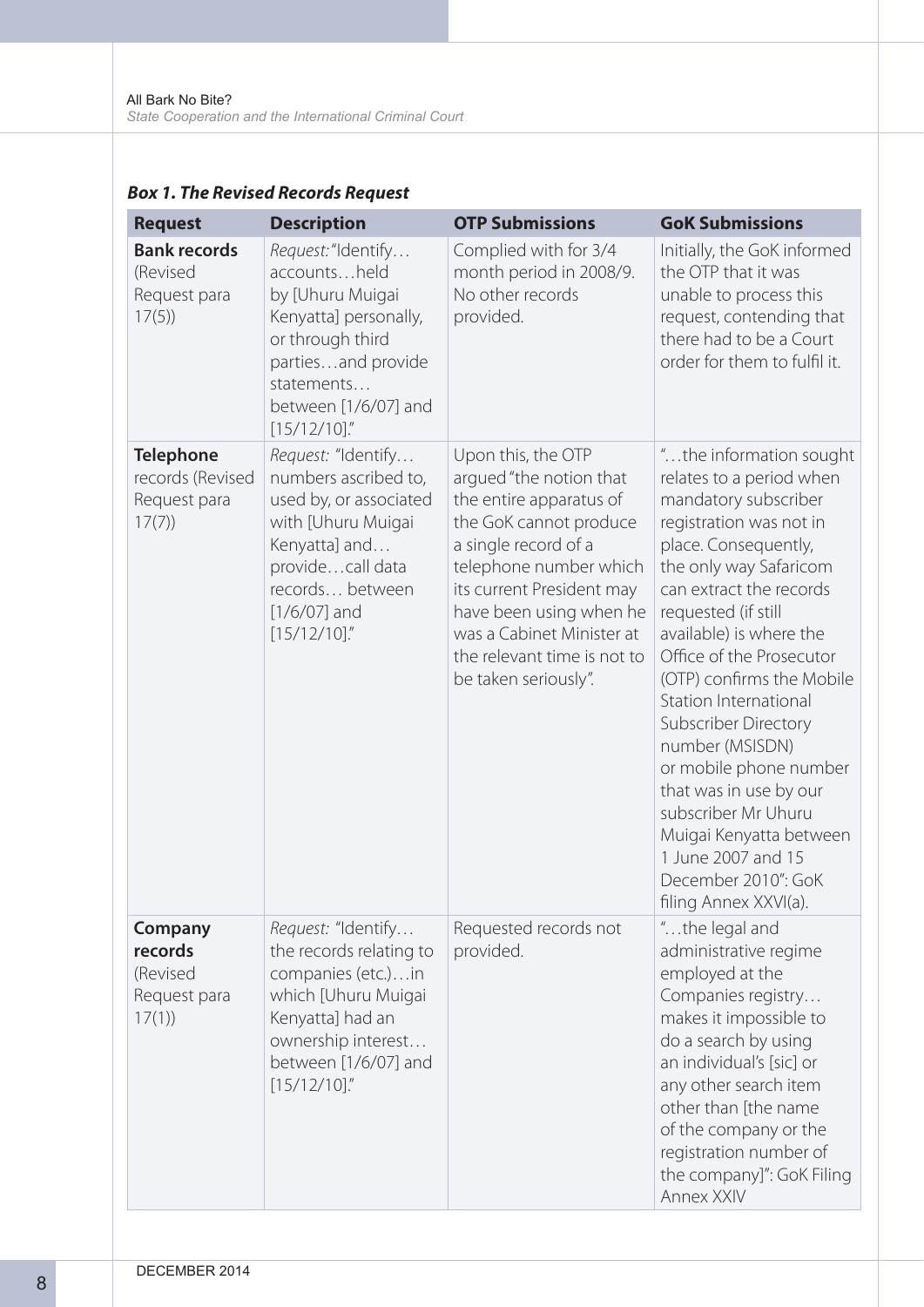| <b>Land registry</b><br>records<br>(Revised<br>Request para<br>17(2) | Request: "Identify land<br>transferred [from<br>Uhuru Muigai Kenyatta<br>or third parties<br>identified above] to<br>any other person<br>between [1/6/07] and<br>[15/12/10]'        | Requested records not<br>provided.                                                                                                                                                   | " we have not found any<br>records relating to Mr<br>Uhuru Kenyatta's land<br>and real propertyor<br>companies associated to<br>him. And therefore we<br>are certainly sure that it<br>will not be possible to<br>find any land or property<br>owned or associated<br>with the said individual<br>unless we get further<br>informationon the<br>details [of the property<br>concerned]There are<br>no alternative means<br>open to the Ministry to<br>obtain this information":<br>GoK Filing Annex XXIX. |
|----------------------------------------------------------------------|-------------------------------------------------------------------------------------------------------------------------------------------------------------------------------------|--------------------------------------------------------------------------------------------------------------------------------------------------------------------------------------|-----------------------------------------------------------------------------------------------------------------------------------------------------------------------------------------------------------------------------------------------------------------------------------------------------------------------------------------------------------------------------------------------------------------------------------------------------------------------------------------------------------|
| <b>Tax returns</b><br>(Revised<br>Request para<br>17(3)              | Request: "Identify<br>Income Tax and VAT<br>returns submitted<br>by [Uhuru Muigai<br>Kenyatta or third<br>parties identified<br>above] between<br>$[1/6/07]$ and<br>[15/12/10]'     | Requested Income Tax<br>records not provided.<br>Letter provided stating<br>that Mr Kenyatta was not<br>registered for VAT.                                                          | "the relevant tax returns<br>records obtained from the<br>Kenya revenue Authority<br>were sent to the<br>prosecution": GoK                                                                                                                                                                                                                                                                                                                                                                                |
| Foreign<br>exchange<br>records<br>(Revised<br>Request para<br>17(6)  | Request: "Identify<br>transactions by [Uhuru<br>Muigai Kenyatta or<br>third parties identified<br>above] at foreign<br>exchange institutions<br>between [1/6/07] and<br>[15/12/10]' | Complied with, save<br>that no checks done<br>on companies/3rd<br>parties in which Uhuru<br>Muigai Kenyatta had an<br>ownership interest as per<br>Revised Request para<br>$17(1)$ . | "All foreign exchange<br>Bureaus, they (sic) are<br>required to report to the<br>Central Bank. Transactions<br>that are above[US\$]<br>10,000. A review of [the]<br>records for the pertinent<br>period do not indicate<br>any that relate to Mr<br>Kenyatta." <sup>31</sup>                                                                                                                                                                                                                              |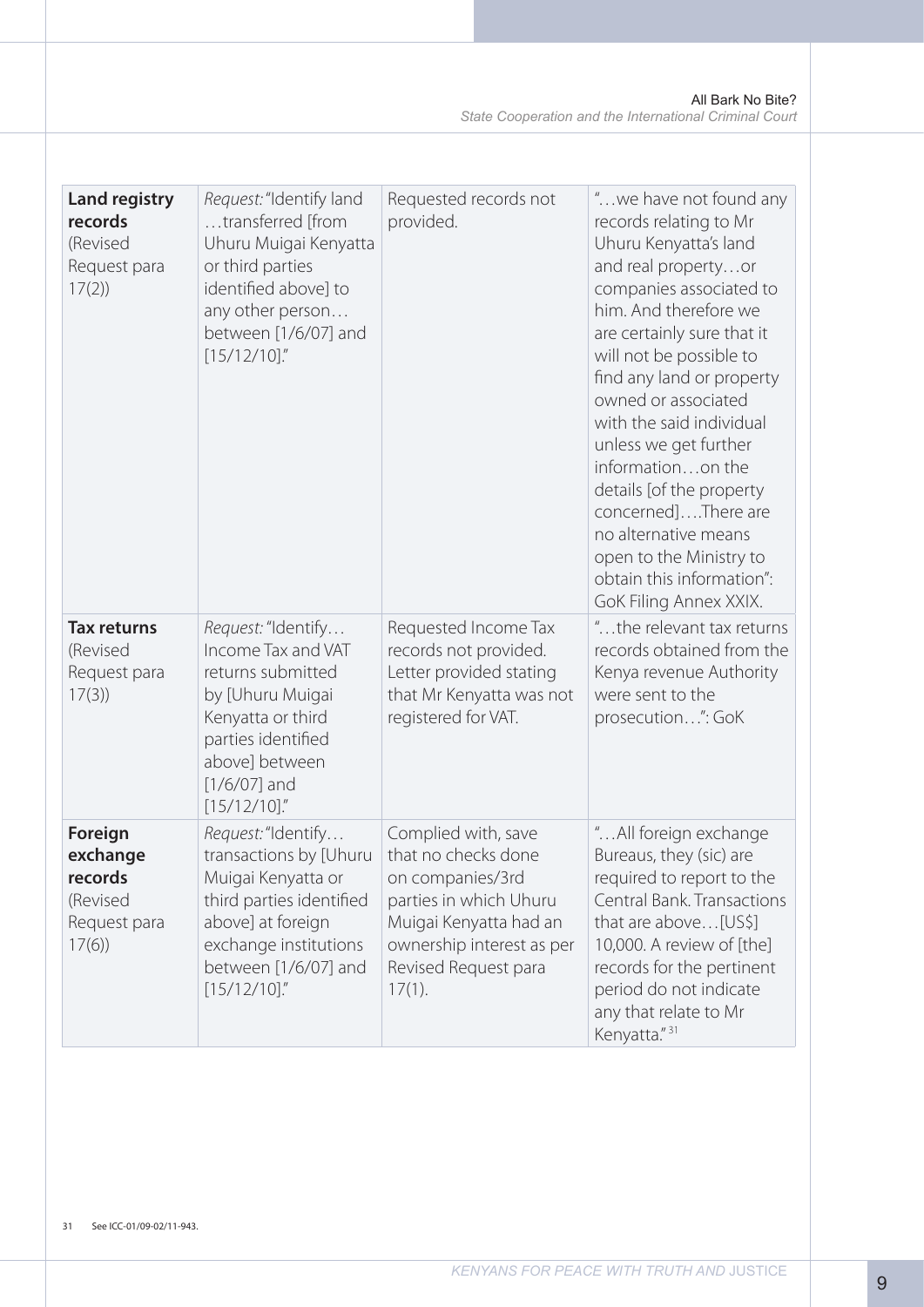

| <b>Vehicle</b><br>registration<br>records<br>(Revised<br>Request para<br>17(4) | Request: "Identify<br>records[of any]<br>vehicle registered<br>to[Uhuru Muigai<br>Kenyatta or third<br>parties identified<br>above] between<br>$[1/11/07$ and $1/4/08]$ .                                                                                                         | Complied with, save<br>that no checks done<br>on companies/3rd<br>parties in which Uhuru<br>Muigai Kenyatta had an<br>ownership interest as per<br><b>Revised Request</b><br>para 17(1). | "The Authority has no<br>mechanism in place by<br>which it can identify<br>any vehicle(s) regularly<br>used bycorporate<br>entities belonging to<br>or associated to any<br>particular individual": GoK<br>Filing Annex XXV. |
|--------------------------------------------------------------------------------|-----------------------------------------------------------------------------------------------------------------------------------------------------------------------------------------------------------------------------------------------------------------------------------|------------------------------------------------------------------------------------------------------------------------------------------------------------------------------------------|------------------------------------------------------------------------------------------------------------------------------------------------------------------------------------------------------------------------------|
| Intelligence<br>records<br>(Revised<br>Request para<br>17(8)                   | Request: "Identify<br>any information held<br>by the security and<br>intelligence services<br>of Kenya concerning<br>the activities of [Uhuru<br>Muigai Kenyatta] and<br>any corporate entities<br>identified under<br>paragraph (1) above<br>between [1/6/07] and<br>[15/12/10]' | Complied with.                                                                                                                                                                           | No such information held:<br>GoK filing Annex XXVII.                                                                                                                                                                         |

# **Roadblocks to effective prosecution**

The OTP has characterized the position of the Government of Kenya as one of "pure obstructionism."32 After the withdrawal of charges in the *Muthaura* case the Prosecution highlighted the extent to which the Kenyan Government's obstructionism has affected its case:

*"…since the beginning of the OTP's investigations in April 2010, the GoK has constructed an outward appearance of cooperation, while failing to execute*  fully the OTP's most important requests. Indeed, *while the GoK has provided some cooperation and has complied with a number of OTP requests, the most critical documents and records sought by the OTP remain outstanding, despite the OTP's exhaustive efforts to urge the GoK to furnish these items. The outstanding documents and records that the OTP has requested from the GoK have* 

*been pending for periods that range from one to three years. The individual and cumulative effect of the GoK's actions has been to undermine the investigation in these cases and limit the body of evidence available to the Chamber at trial."33*

In fact, to date there is still a court order in place that *prevents* the Prosecution from interviewing ten key police officers in Kenya. On **15 July 2010** the Prosecution made a request to interview these ten senior police officers. Hon. Justice Kalpana Rawal was appointed to conduct the process. A suit challenging the process was subsequently filed before the High Court of Kenya.34

On **1 February 2011**, a court order was issued, prohibiting Hon. Justice Kalpana Rawal from "taking or recording any evidence from any Kenyan or issuing any summons to any Kenyan for purposes of taking any evidence pursuant

- 33 ICC-01/09-02/11-733-Red, 13 May 2013, paras 1-4.
- 34 *Mwangi v The Hon. Attorney General & Hon. Kalpana Rawal*, HCCC, Petition No. 2 of 2011.

<sup>32</sup> ICC-01/09-02/11-T-27-ENG ET WT, lines 11-12.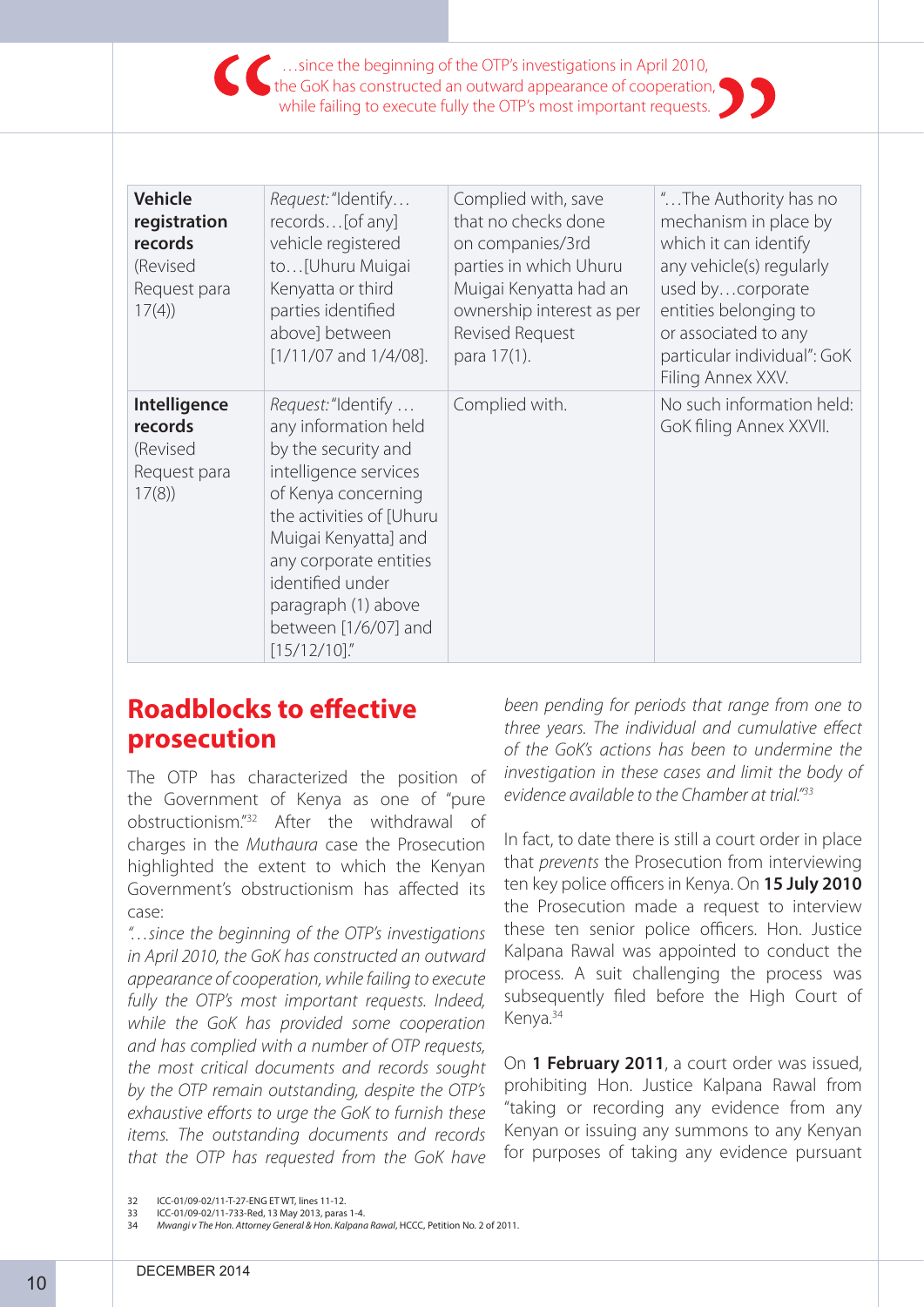to any International Criminal Court process pending the hearing and determination of the application". The Attorney General, who is the principal legal adviser to the Government and is constitutionally mandated to promote, protect and uphold the rule of law and defend the public interest<sup>35</sup>, did not challenge the application, nor did he appeal against the ruling.<sup>36</sup>

This evidence could be vital, given the widely reported prevalence of crimes committed by the Kenyan police in Kenya during the post-election violence37, and could have a direct correlation with the Pre-Trial Chamber's decision not to confirm charges against the former Kenyan police commissioner, Major General Mohammed Hussein Ali. The Prosecutor has stated as much:

*"…the Prosecution's efforts to interview police officers, who may have shed light on the alleged police role in the PEV, have been thwarted to date. At the confirmation of charges hearing, however, the Muthaura and Ali Defence submitted 39 written statements from police and other law enforcement officials. These statements were taken after the issuance of the injunction preventing the Prosecution from interviewing the ten police officials. The GoK's failure actively and effectively to facilitate the OTP's request to interview these police officials contributed to the uneven investigative playing field in this case, in which the Accused has enjoyed unfettered access to evidence that has been denied to the Prosecution."* <sup>38</sup>

Thus, according to the Prosecution, it appears that the Defence team for Major General Mohammed Hussein Ali was able to conduct interviews with a total of 39 police and other law enforcement officers, yet the Prosecution to date has been unable to interview a single Kenyan police officer.

#### *Withdrawal of witnesses*

In relation to witness intimidation, the Prosecution has confirmed that the withdrawal of some witnesses "appears to have been motivated at least in part by the anti-ICC climate in certain parts of Kenyan society."39 In March 2013, the Prosecution decided to apply to withdraw charges against Francis Muthaura citing, amongst other things, state obstruction of access to relevant evidence, but, more chillingly, the actual killing of witnesses:

*"Witnesses who may have been able to provide evidence concerning Mr Muthaura's role in the events of 2007 and 2008 have either been killed, or have died since those events, and other witnesses refuse to speak with the Prosecution. In addition, Madam President, despite assurances of cooperation with the Court, the Government of Kenya has provided only limited assistance to the Prosecution and they have failed to provide the Prosecution with access to witnesses, or documents, that may shed light on Mr Muthaura's case. Further, and as the Chamber is aware, it came to light after the confirmation hearing that a critical witness for the Prosecution against Mr Muthaura had recanted part of his incriminating evidence after receiving bribes." 40*

By **January 2014** the OTP had withdrawn seven witnesses in the case, three of whom were 'insider' witnesses who had made direct allegations against Mr Kenyatta regarding his alleged role in the post-election violence.<sup>41</sup> Answering a series of questions (see Box 2) posed by the Legal Representative for Victims, whose clients were dismayed at the prospect of the case not going to trial, the Prosecution relayed that:

*"In terms of the climate of fear, the Prosecution's case has been weakened by the withdrawal of witnesses concerned that testifying against* 

- 37 cf. The Commission of Inquiry on the Post-Election Violence (CIPEV) Report. .
- 38 ICC-01/09-02/11-733-Red, 10 May 2013, paras 20-24.
- 

41 ICC-01/09-02/11-892-AnxA-Red.

<sup>35</sup> Article 156 Constitution of Kenya. The constitution also provides that "any treaty or convention ratified by Kenya shall form part of the law of Kenya" Article 2(4). This also applies to the Rome Statute.

<sup>36</sup> As the Legal Representative for victims, Fergal Gaynor, asserts the Attorney General has instead used the interim order to justify the inaction of the Government of Kenya; cf. ICC-01/09-02/11-713, 9 April 2013, para.42. This is contrary to the spirit of ss. 77 and 78, International Crimes Act 2008, in ICC-01/09-02/11-904-Corr.

<sup>39</sup> ICC-01/09-02/11-892-AnxA-Red, p.2. 40 ICC-01/09-02/11-T-23-ENG ET WT 11-03-2013 1-28 NB T, 11 March 2013, page 4.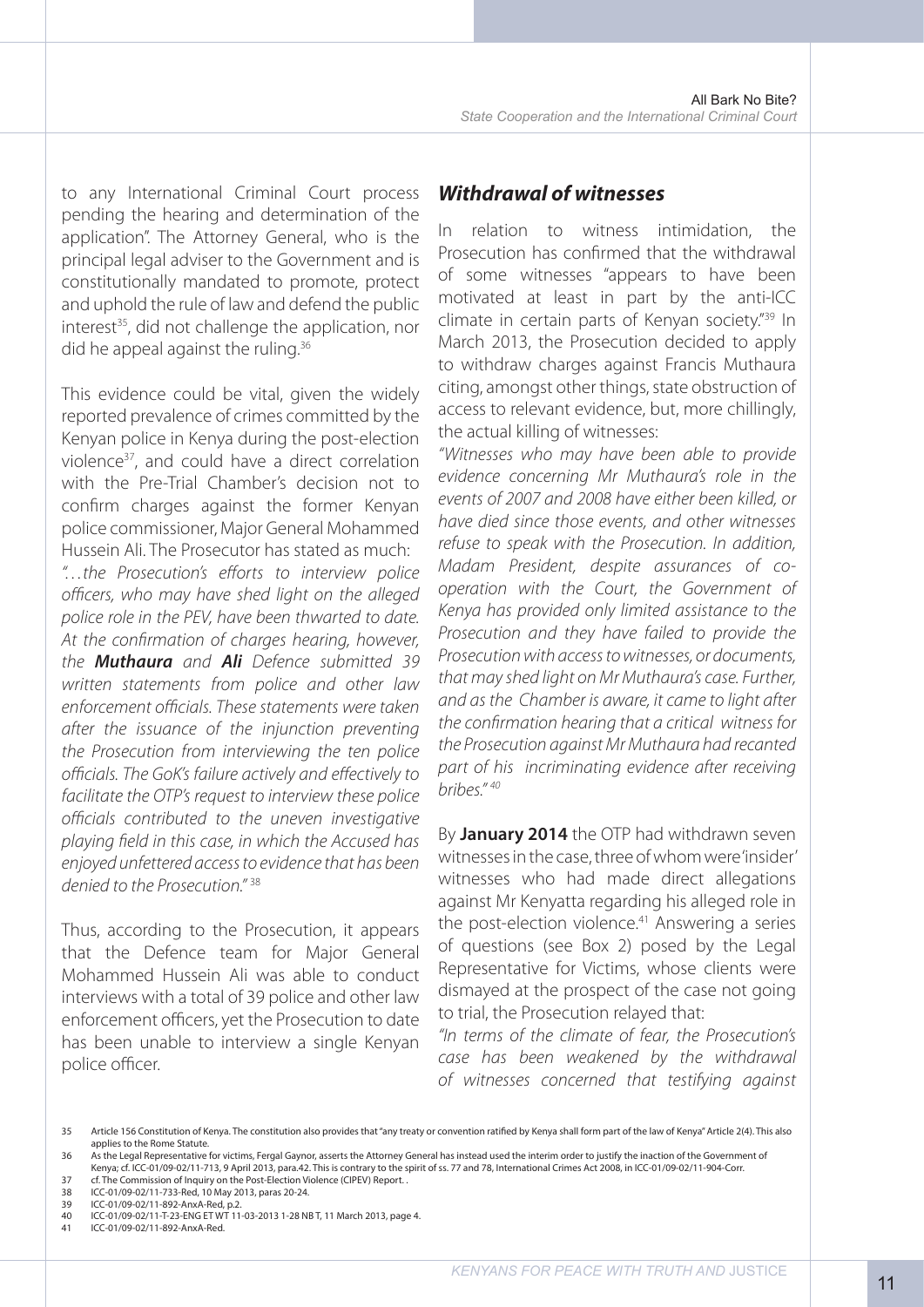This climate of fear has also chilled the willingness of individuals with information relevant to the case to come forward.

*Mr Kenyatta would expose them or their families to retaliation. Three witnesses – 5, 6 and 426 – have been withdrawn from the Prosecution's witness list on this basis. While the Prosecution does not have evidence suggesting that these witnesses were subject to direct intimidation, their reluctance to testify appears to have been motivated, at least in part, by the anti-ICC climate in certain parts of Kenyan society.*

*This climate of fear has also chilled the willingness of individuals with information relevant to the case* 

*to come forward. For example, several individuals with information relevant to the case refused to agree to be included on the Prosecution's witness list due to fears that they or their family members would be targeted for retaliation. This was the case with several witnesses who agreed to be part of the case at the confirmation stage, where their identities were withheld from the Accused, but who have since refused to testify at trial because this would have entitled the Accused to know their identities." 42*

#### *Box 2. Questions from the Legal Representative for Victims, answered by the OTP43*

- **Q1. In the Prosecution's view, has the Government of Kenya (GoK) done all that it can reasonably do to facilitate access by the Prosecution to all persons on Kenyan territory who might be able to shed light on key events relevant to the present case?**
- A: No.

Most notably, the Prosecution's efforts to interview Kenyan police officers regarding the role of the police during the PEV were stymied by domestic litigation in Kenya. The GoK failed to represent the Court's interests in this litigation and took no meaningful steps to ensure that police interviews took place. As a result, the Prosecution has not been able to access members of the police believed to have relevant information. The GoK's stance on this matter effectively blocked a principal avenue of inquiry into the PEV.

Another example of the GoK's failure to take all reasonable measures to facilitate access to individuals with relevant knowledge relates to medical facilities and practitioners. In December 2011, the Prosecution requested access to medical facilities and practitioners thought to have relevant information. To facilitate the timely execution of this request, the Prosecution asked the GoK to designate a contact person in the relevant ministries. It took the GoK a full year to appoint the contact person. The GoK's dilatory approach to such a simple request is indicative of its inadequate approach to its co-operation obligations.

#### **Q3. What obstacles has the Prosecution encountered in its efforts to obtain access to relevant witnesses and material within Kenya, and what measures has the Prosecution taken to deal with those obstacles?**

A. Certain individuals with information relevant to the charges have refused to speak with the Prosecution, despite our repeated attempts to contact them and to hear their story. On some occasions, the individuals cited security concerns, which the Prosecution evaluated, and, where possible, took measures to mitigate. On other occasions, individuals with relevant information refused to meet with the Prosecution and offered no supportable reasons for their refusal. Often these were individuals with established ties to the Accused. Their refusal to meet with us hampered our ability to investigate the case and to verify information received from other sources. Their failure to provide a supportable basis for refusing to meet with us calls into question their desire to see the truth emerge in this case.

<sup>42</sup> ICC-01/09-02/11-892-AnxA-Red, annexed to 'Prosecution opposition to the Defence request for the termination of the Kenyatta case', ICC-01/09-02/11-89. 43 *Ibid*.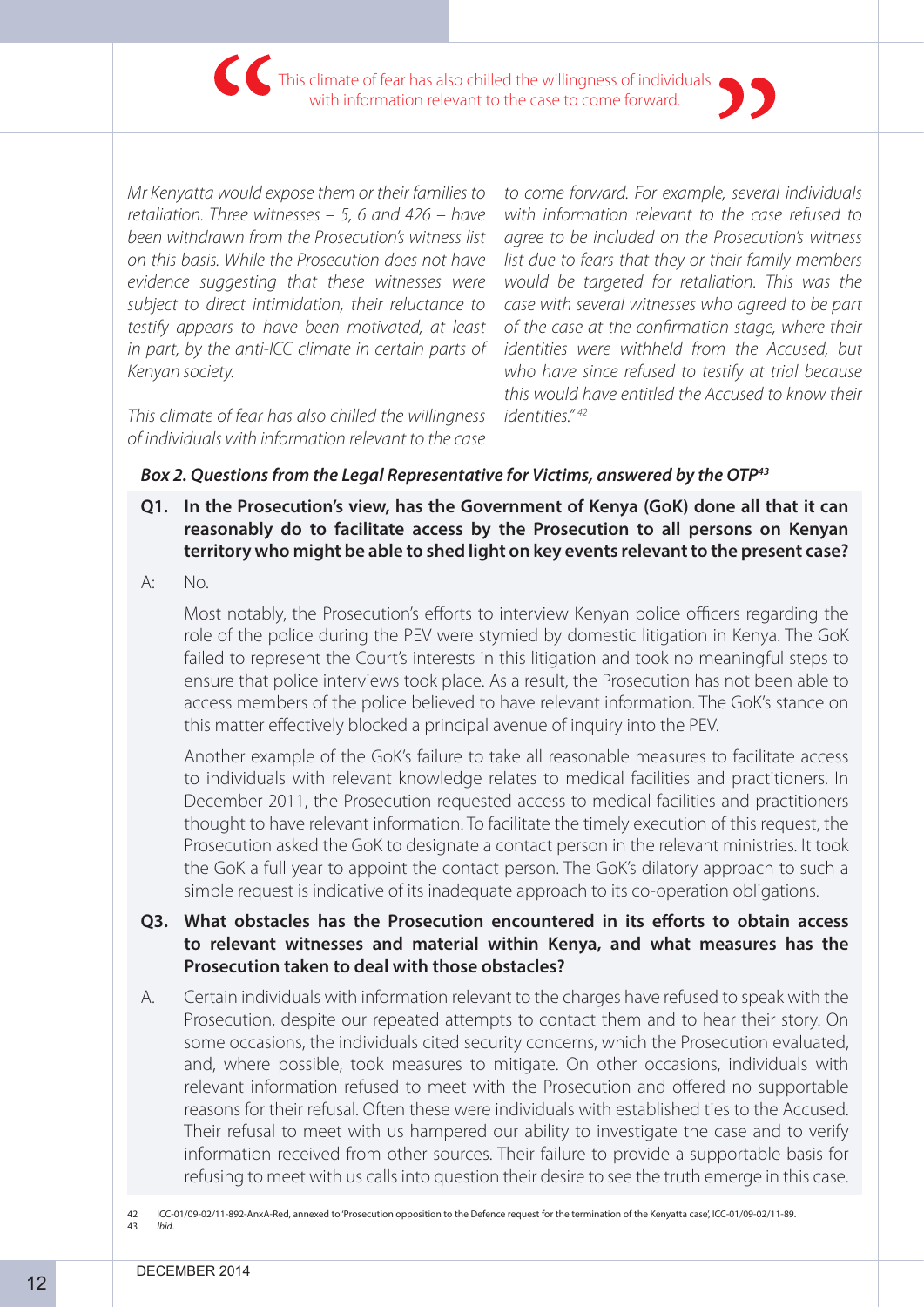Even where individuals have been willing to meet with the Prosecution, the security situation in Kenya has presented challenges. Many individuals expressed concerns that they or their families would be subject to retaliation if their co-operation with the Prosecution was revealed to the GoK. We determined these concerns to be well founded and took extraordinary efforts to ensure that our contacts with potential witnesses did not expose them to undue risks.

#### **Q11. If there was any deficiency in the quality of the GoK's co-operation with the Prosecution during the 2008-2013 Kibaki administration, has the Accused done all that he can do as President to remedy those deficiencies?**

A. No.

The situation has not improved since Mr Kenyatta took office as President. Key requests for assistance remain outstanding and there is no indication that the Kenyatta administration will provide more assistance than the Kibaki administration. On the contrary, there has been a decline in the level of co-operation, which was already inadequate.

Mr Kenyatta's public statements (in which he accused the Court of being "the toy of declining imperial powers" engaged in "bias and race-hunting") and the GoK's multi-faceted campaign to derail the ICC process on the diplomatic front (e.g., UNSC, AU) suggest a lack of willingness to co-operate.

#### *Asset Freezing Request*

The story is just as dire in relation to the freezing of Mr Kenyatta's assets. Issued by Pre-Trial Chamber II on **5 April 2011**, under seal, the Asset Freezing Order (Order)<sup>44</sup> required the Government of Kenya to freeze the assets of Mr Kenyatta, stating that "the underlying rationale for issuing an order to freeze or seize the assets of an accused person under seal is to ensure that steps are not taken to frustrate the implementation of the order prior to its execution", $45$  in particular for the ultimate benefit of victims.

However, the Order was never implemented by the GoK prior to its suspension. The decision issued under seal, required the Kenyan Government to keep the contents of the Order strictly confidential. On **8 April 2013**, in a public filing, the Kenyan Government referred

to a request by the Prosecution for assistance in relation to identifying, tracing, and freezing property and assets of Mr Kenyatta, revealing the existence and substance of the Order<sup>46</sup>

On 8 May 2014 the OTP requested Trial Chamber V(B) to caution the Government of Kenya under article 87(3) for its improper disclosure of confidential information into the public domain. Further, the OTP stated that further confidential treatment of this information was no longer warranted since "the prejudice caused by this disclosure is irreversible<sup>"47</sup>

On 24 May 2013, the Government stated that the disclosure had been inadvertent and apologised. However in April 2014, nearly one year later, during a status conference, the Trial Chamber was made aware by the Prosecution of a news article available on the internet containing information

47 ICC-01/09-02/11-733-Red, para. 7.

<sup>44</sup> ICC-01/09-02/11-42, 'Decision Ordering the Registrar to Prepare and Transmit a Request for Cooperation to the Republic of Kenya for the Purpose of Securing the Identification, Tracing and Freezing or Seizure of Property and Assets of Francis Kirimi Muthaura, Uhuru Muigai Kenyatta and Mohammed Hussein Ali', pursuant to Trial Chamber V(b)'s Order ICC-01/09-02/11-967, dated 21st October 2014, this document was reclassified as "Public.

<sup>45</sup> ICC-01/09-02/11-42, in this decision the Single Judge stressed the identification, freezing and seizure of property and assets "[…] is necessary in the best interests of the victims" to guarantee that, in the event of a conviction, "the said victims, may pursuant to article 75 of the Statute, obtain reparations for the harm which may have been caused to them."

<sup>46</sup> Government of Kenya's Submissions on the Status of Cooperation with the International Criminal Court, or, in the alternative. Application for Leave to file Observations pursuant to Rule 103(1) of the Rules of Procedure and Evidence, ICC-01/09-02/11-713, para. 41.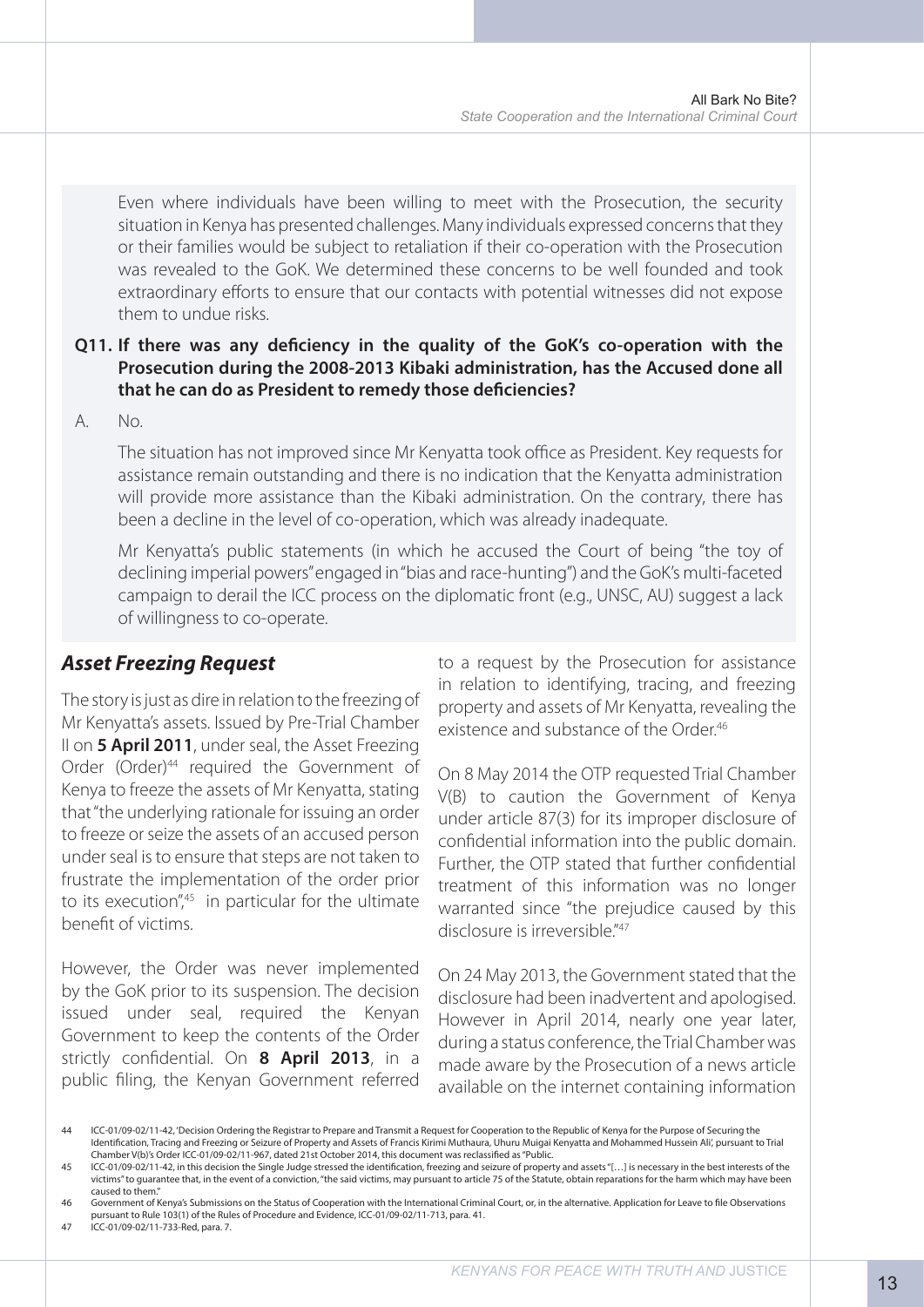about the request to identify or freeze the assets of the accused. Tellingly, this was after the Chamber had issued an Order for submissions on the implementation of the request to freeze assets'48 requesting submissions from the parties, participants and Kenyan Government.

Again in September 2014, the Kenyan media reported on information contained in confidential, *ex parte* filings made by the Kenyan Government,<sup>49</sup> quoting directly from those filings.<sup>50</sup> During a public status conference on 7 October 2014, the Attorney General referred to the Prosecutor's confidential application to freeze assets of the accused.<sup>51</sup> Finally, Trial Chamber V(B) was forced to formally caution the Government of Kenya<sup>52</sup>, noting with concern the Government's cumulative inattention to the taking of appropriate measures to ensure the confidentiality of the proceedings; this was together with a pattern of information contained in confidential filings being leaked to the media, in some cases even before the filings had been notified to the Chamber, parties or participants. Indeed, the Chamber noted five occasions in which confidentiality requirements under the Order were breached, four of them involving the Attorney General, Mr Githu Muigai.

# **Unprecedented, high-level campaign to terminate the case**

For the purposes of article 87(7) the above examples, perhaps with the exception of Kenya's failure to freeze Mr Kenyatta's assets and the

failure of the Kenyan Government to allow 10 key police officers to be interviewed by the OTP53, cannot strictly be defined as non-cooperation. However, they have presented significant, if not pivotal, stumbling blocks to the Prosecution's ability to effectively prosecute this case. In addition the position of the accused as the head of state cannot be divorced from the lack of cooperation and obstructionism by the Kenyan Government.54 Under the Constitution of Kenya, the accused, as President, is constitutionally required to "ensure that the international obligations of the Republic are fulfilled through the actions of the relevant Cabinet Secretaries". <sup>55</sup> Instead of fulfilling this constitutional obligation, the President, his Deputy and their supporters have used their considerable powers and control over the state and their influence at the African Union to continually undermine the search for justice at the ICC for victims of post-election violence, through a sustained local, regional and international campaign against the Court. Since they were elected to office, the following are some of the developments that have increasingly frustrated victims in their quest for justice:

- In March 2013, during his victory speech following the announcement of the election results, President-elect Kenyatta, while committing his future government to continuing to abide by its international obligations, stated pointedly, "However we also expect that the international community will respect our sovereignty and the democratic will of the people of Kenya."56
- During President Kenyatta's inauguration ceremony in April 2013, the only foreign head of state chosen to address the gathering,

52 "Order concerning the public disclosure of confidential information", ICC-01/09-02/11-967.

<sup>48</sup> ICC-01/09-02/11-910-Conf.

<sup>49</sup> AG Githu Muigai accuses Bensouda of dishonesty on Uhuru data', published 11 September 2014 (http://www.the-star.co.ke/news/article-189625/ag-githu-muigaiaccuses-bensouda-dishonestv-uhuru-data ). This statement was reported in the Kenyan press on 11 September 2014, even before the filing was notified to the Chamber and the Prosecution on 12 September 2014. 'I'm blameless in Uhuru case, Githu tells ICC', published 17 September 2014 (http://www.the-star.co.ke/news/article-190709/ im-blameless-uhuru-case-githu-tells-icc ).

<sup>50</sup> ICC-01/09-02/11-948-Anxl, para. 18.<br>51 ICC-01/09-02/11-T-31-CONF-FNG FT

<sup>51</sup> ICC-01/09-02/11-T-31-CONF-ENG ET, page 25, lines 7-9

<sup>53</sup> Given that the OTP has been unable to interview these police officers do date, and have publicly stated their frustrations which the GoK in this matter, it is unclear why this example of non-cooperation by the GoK is not also the subject of an article 87(7) request to the Chamber.

<sup>54</sup> The Legal Representative for victims, Mr Fergal Gaynor, asserts that "the positions taken by the accused and by the Government since the election of the accused in March 2013 suggests that the accused continues to preside over a policy of deliberate obstruction of access to evidence relevant to the case against him." See ICC-01/09- 02/11-904-Corr, para. 46 (d).

<sup>55</sup> Article 132(5) Constitution of Kenya.<br>56 Speech by president-elect Uhuru Ke

<sup>56</sup> Speech by president-elect Uhuru Kenyatta, March 9 2013, http://www.capitalfm.co.ke/eblog/2013/03/09/speech-by-president-elect-uhuru-kenyatta/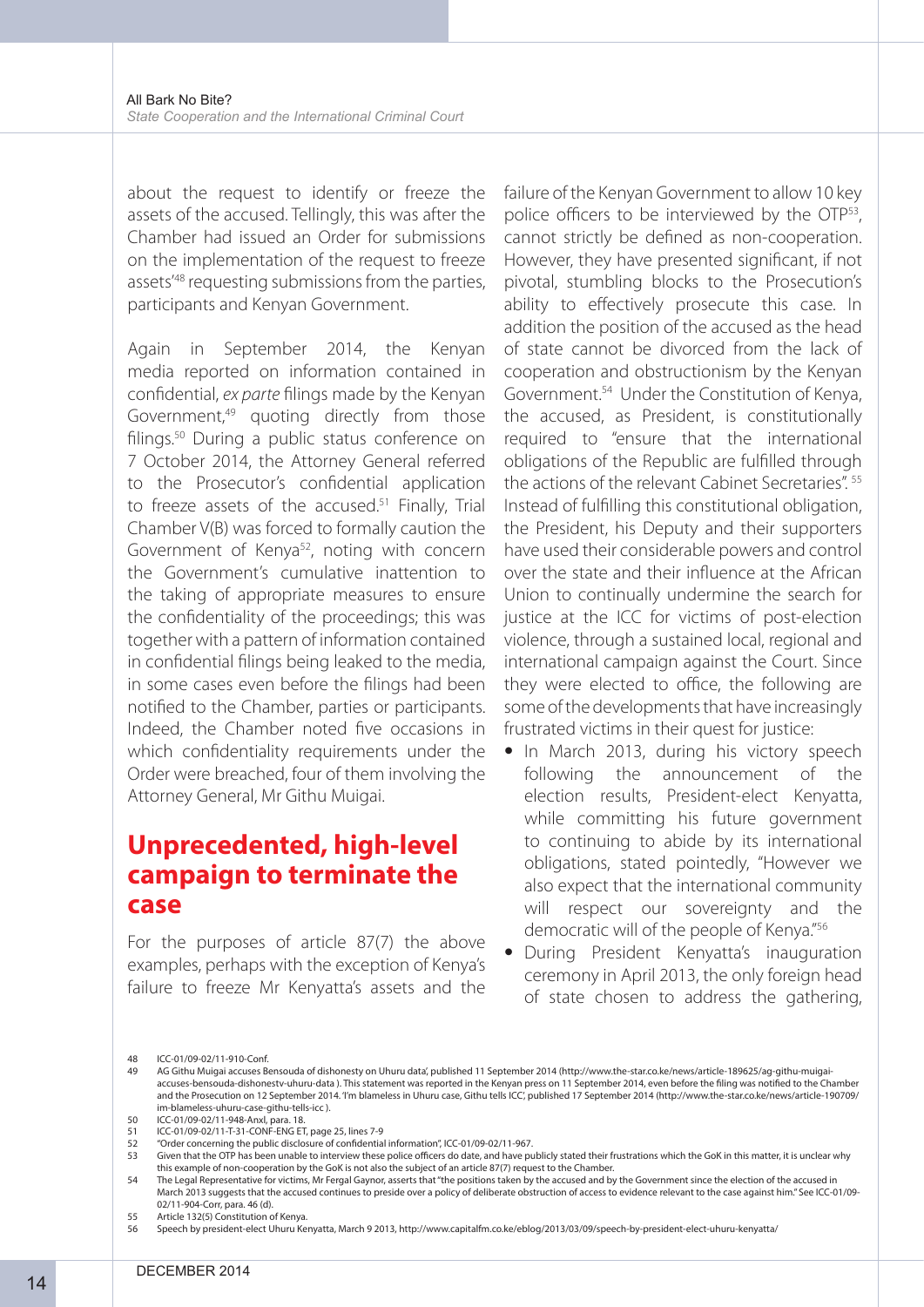President Yoweri Museveni of Uganda, rabidly attacked the ICC and saluted Kenyans for what he called "the rejection of the blackmail of the International Criminal Court," which he said was steered by "arrogant actors" to "install leaders of their choice in Africa and eliminate those they don't like." 57

- In May 2013, immediately following the presidential elections, Kenya's Permanent Representative to the United Nations wrote a letter to the UN Security Council demanding that the cases facing the President and his Deputy at the ICC be withdrawn forthwith "because Kenyans have elected the two to be their political masters." 58
- In May 2013, the African Union resolved to support and endorse an East African request for a referral of the ICC investigations and prosecutions in relation to the 2007 postelection violence in Kenya, in line with the principle of complementarity, to allow for a National Mechanism to investigate and prosecute the cases.59 This despite the fact that there had been a clear lack of political will to prosecute even lower level perpetrators in domestic courts.<sup>60</sup>
- In September 2013, both Chambers of Parliament, which are dominated by Kenyatta's and Ruto's ruling Jubilee Coalition, passed resolutions to withdraw Kenya from the Rome Statute and repeal the International Crimes Act, which domesticates it.<sup>61</sup> These resolutions have to date not been acted upon by the Executive, but a Member of Parliament representing the President's constituency,

and one of his most vocal supporters, has recently filed a motion to summon the Foreign Secretary to Parliament to show cause why she should not be sacked for failing to implement the resolutions.<sup>62</sup>

- In October 2013, at the request of Kenya and Mauritania, the African Union held an extraordinary summit at which it resolved that no charges shall be commenced or continued before any International Court or Tribunal against any serving AU Head of State or Government, or anybody acting or entitled to act in such capacity during their term of office; and that the trials of President Kenyatta and Deputy President Ruto should be suspended until they complete their terms of office.<sup>63</sup>
- In November 2013, the Kenya Government sought, but failed to have the cases against President Kenyatta and Deputy President Ruto at the ICC deferred by the UN Security Council under Article 16 of the Rome Statute.<sup>64</sup>
- In late November 2013, during the 12th meeting of the Assembly of States Parties in The Hague, Kenya demanded and got an extended eight hour plenary debate on head of state immunity and subsequently managed to force through changes to Rule 134 of the rules of procedure allowing senior officials such as Mr Kenyatta and Mr Ruto to be away from trial and be represented by their lawyers.<sup>65</sup>
- On 22nd November 2013, the Kenyan Government notified the UN Secretary General, in accordance with the requirement of the Rome Statute, of its intention to propose

- 60 The Director of Public Prosecutions has declared over 6000 PEV files reviewed by a special task force to be un-prosecutable for lack of evidence
- 61 Kenyan MPs vote to withdraw from the ICC, http://www.bbc.com/news/world-africa-23969316

63 Extraordinary Session of the African Union, Decisions and Declarations, 12 October 2013, http://www.iccnow.org/documents/Ext\_Assembly\_AU\_Dec\_Decl\_12Oct2013. pdf

<sup>57</sup> Silence on Awkward Topics at Inauguration of Kenya's President, New York Times, 9 April 2013, http://www.nytimes.com/2013/04/10/world/africa/kenyatta-sworn-in-aspresident-of-kenya.html? r=0

<sup>58</sup> Kenya asks UN to end Uhuru, Ruto ICC trial, The East African, 9 May 2013, http://www.theeastafrican.co.ke/news/Kenya-asks-UN-to-end-Uhuru-Ruto-ICCtrial-/-/2558/1848168/-/w9u2r1/-/index.html

<sup>59</sup> Assembly of the African Union, Twenty-First Ordinary Session, Decisions, Declarations and Resolution, http://www.au.int/en/sites/default/files/Assembly%20AU%20 Dec%20474-489%20(XXI)%20\_E.pdf

<sup>62</sup> Gatundu South MP Moses Kuria files motion to summon CS Amb. Amina Mohamed ["The first term legislator says that Cabinet Secretary Amina will appear before parliament on 14th October to explain why she should not be sacked for ignoring the national assembly's decision."], http://www.standardmedia.co.ke/ktn/video/ watch/2000083240/-gatundu-south-mp-moses-kuria-files-motion-to-summon-cs-amb-amina-mohamed

<sup>64</sup> Uhuru Kenyatta's bid to stop ICC trials fails at the UN, The Daily Nation, November 15 2013, http://mobile.nation.co.ke/News/UN-rejects-bid-to-stop-Uhuru-and-Rutotrials/-/1950946/2074990/-/format/xhtml/-/snxatbz/-/index.html

<sup>65</sup> ASP adopts Kenya, AU amendments to ICC rules, The Star Newspaper, 28 November 2013. http://www.the-star.co.ke/news/article-145410/asp-adopts-kenya-auamendments-icc-rules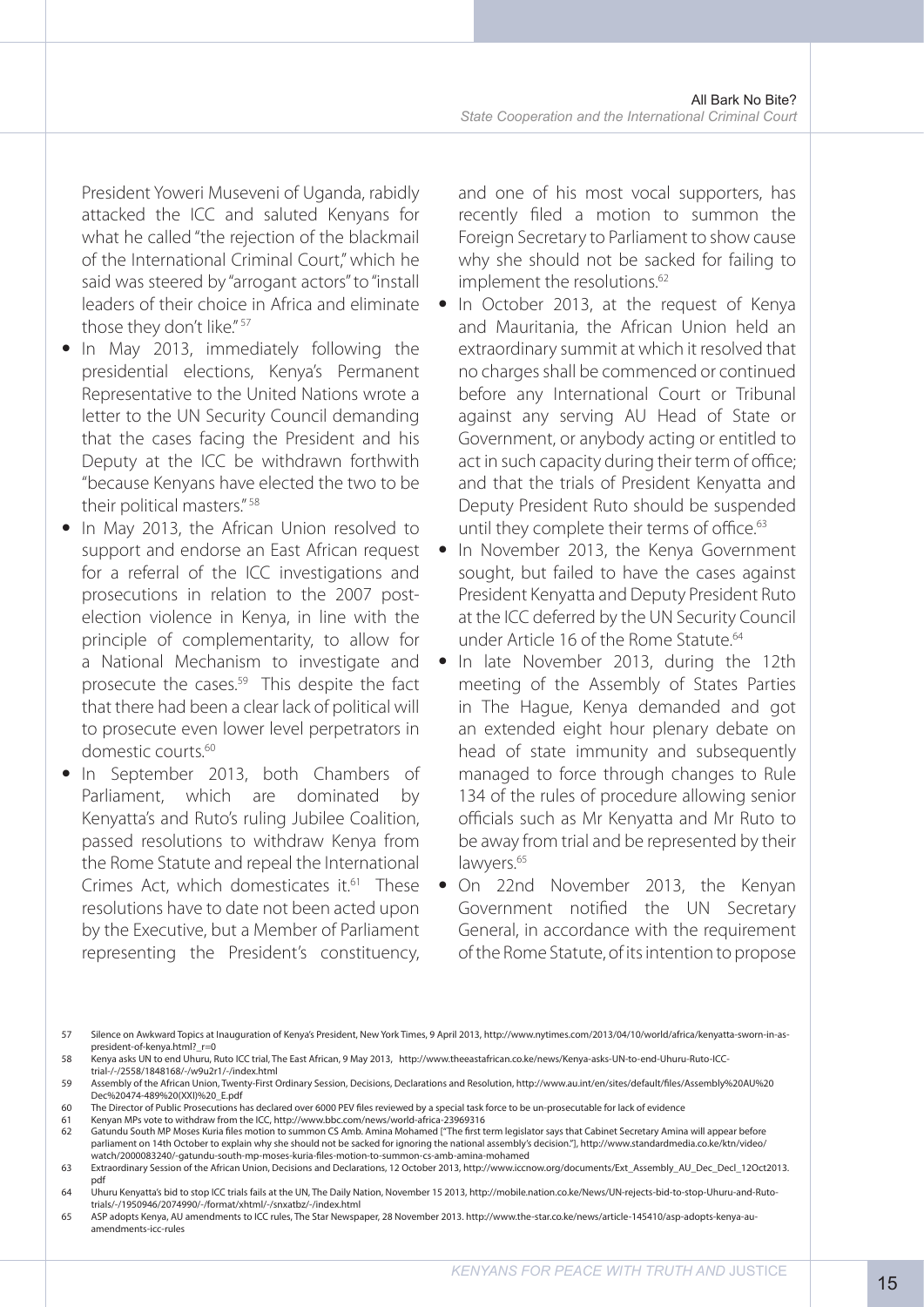Instead of working to secure co-operation with this Court, the Accused instead presided over an unprecedented, high-level campaign to terminate the case against him. This included the GoK seeking and securing debates before the African Union, the United Nations Security Council and the ASP, and lobbying for rule changes in favour of the Accused at the ASP. - Legal Representative for Victims.

amendments to the Statute including the following:

- a. "…serving Heads of State, their deputies and anybody acting or is entitled to act as such may be exempt from prosecution during their current term of office. Such an exemption may be renewed by the Court under the same conditions"
- b. "Emphasizing that the International Criminal Court established under this Statute shall be complementary to national and regional criminal jurisdictions."66
- In June 2014 during its 23rd Ordinary Session held in Malabo, Equatorial Guinea, the African Union adopted an amendment to the Protocol on the Statute of the African Court of Justice and Human Rights granting immunity from criminal prosecution to African leaders accused of committing serious human rights violations before the proposed African Court of Justice and Human Rights.<sup>67</sup>
- On 30 October 2014, using the well-worn argument of the ICC being a neo-colonial court, Kenya's Permanent Representative to the United Nations, Amb. Macharia Kamau, in his response to the report of the International Criminal Court to the 69th Session of the UN General Assembly, made a scathing attack on the Court. He accused the ICC, without substantiation, of acting at the behest of "a pernicious group of countries that have hijacked its operational mandate and created a distorted institution that now represents the moral, ethical, and…political values of this group of countries."68

A clear line can be drawn from Kenya's failure to fulfil its obligations under the Rome Statute to the

President of Kenya. As the Legal Representative for victims argues "Instead of working to secure co-operation with this Court, the Accused instead presided over an unprecedented, high-level campaign to terminate the case against him. This included the GoK seeking and securing debates before the African Union, the United Nations Security Council and the ASP, and lobbying for rule changes in favour of the Accused at the ASP."69 *"Instead of working to secure co-operation with this Court, the Accused instead presided over an unprecedented, high-level campaign to terminate the case against him. This included the GoK seeking and securing debates before the African Union, the United Nations Security Council and the ASP, and lobbying for rule changes in favour of the Accused at the ASP. - Legal Representative for Victims*.

## **Waiting for arrest and surrender:** *The Prosecutor v. Walter Osapiri Barasa*

On **2 October 2013** an arrest warrant against Mr Walter Osapiri Barasa was unsealed.<sup>70</sup> The Prosecution alleges that Walter Barasa is criminally responsible as direct perpetrator, under article 25(3)(a) or alternatively article 25(3)(f) of the Rome Statute for three counts of offences against the administration of justice consisting in corruptly or attempting to corruptly influence three ICC witnesses. Mr Barasa is accused of corruptly trying to influence witnesses P-0336, P-0536 and P-0256 by offering to pay them various sums of money in order to influence them to withdraw as prosecution witnesses in the Ruto & Sang case, during the period 20 May to 21 July 2013 at or near Kampala, Uganda.<sup>71</sup>

<sup>66</sup> Rome Statute Proposed Kenyan Amendments, https://treaties.un.org/doc/Publication/CN/2013/CN.1026.2013-Eng.pdf

<sup>67</sup> The 23rd Ordinary Session of the African Union ends in Malabo, http://summits.au.int/en/23rdsummit/events/23rd-ordinary-session-african-union-ends-malabo 68 Statement by Amb. Macharia Kamau, Ambassador/Permanent Representative of the Republic of Kenya, Agenda Item 73, Report of the International Criminal Court, 69th Session of the United Nations General Assembly, Thursday October 30th, 2014. https://papersmart.unmeetings.org/media2/4654809/kenya-e-34-73.pdf

ICC-01/09-02/11-879-Red,Para. 35. As S.D Mueller also notes "as late as October 2012, Kenya's Attorney General Githu Muigai still insisted that the EACJ could be used to try the ICC cases while also making anti-ICC statements in a conference on the ICC in Nuremberg. These were not cooperative noises, especially coming from Kenya's chief legal officer." S.D Mueller, 'Kenya and the International Criminal Court (ICC): politics, the election and the law', Journal of Eastern African Studies, 2014 , p 7 available at: http://dx.doi.org/10.1080/17531055.2013.874142

<sup>70</sup> 'Warrant of arrest for Walter Osapiri Barasa', ICC-01/09-01/13-1-Red2 02-10-2013 3/20 NM PT, pursuant to the Decisions ICC-01/09-01/13-14-US-Exp and ICC-01/09-01/13- 11-US-Exp, this document was reclassified as public.

<sup>71</sup> *Ibid*.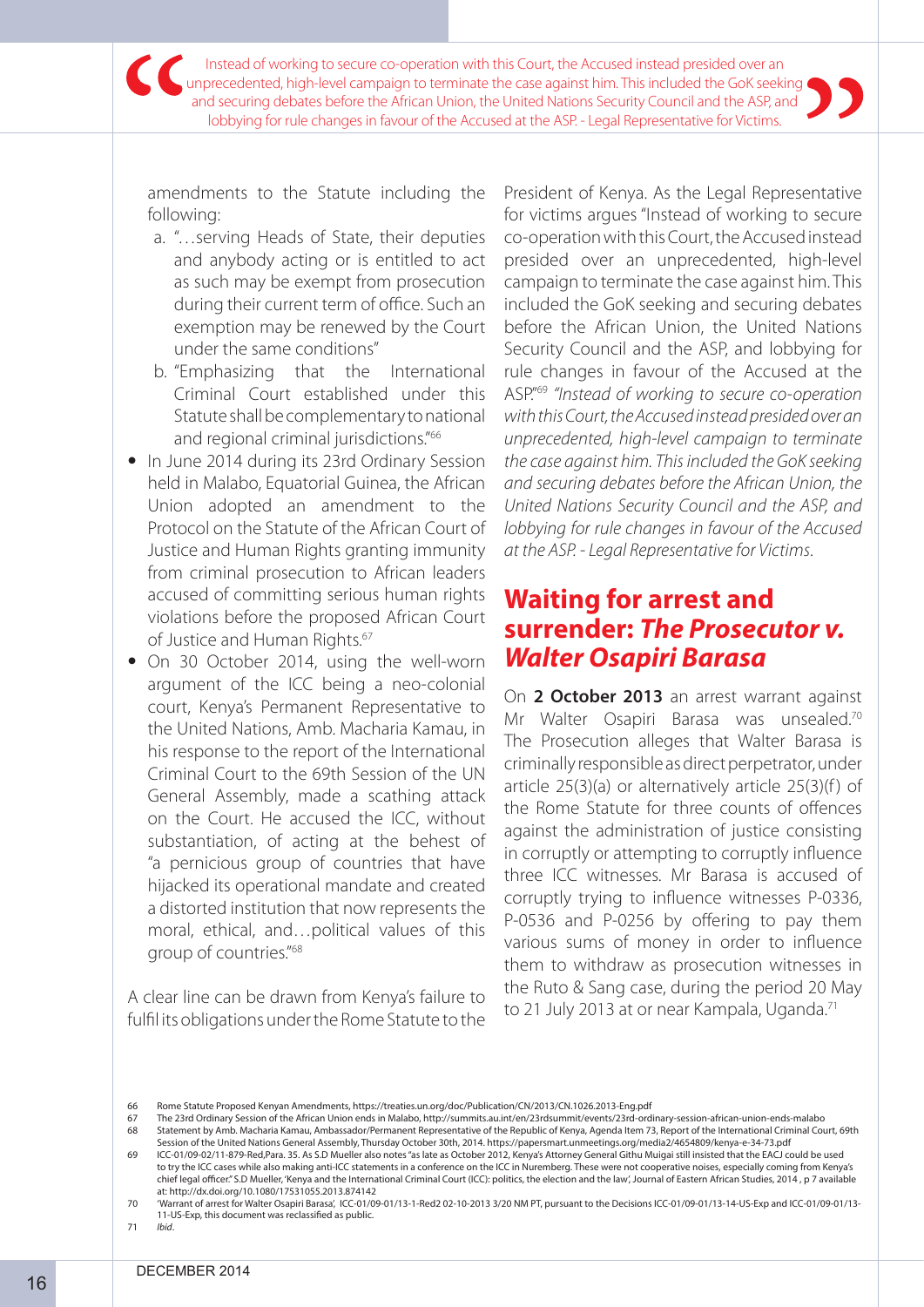Rule 162(1) of the Rules states that the Chamber, before deciding whether to exercise jurisdiction over offences against the administration of justice under article 70 of the Statute, may consult with States Parties that may have jurisdiction over the offence. However, the Single Judge was convinced by the Prosecutor's argument that there were "good reasons for the Court to proceed to exercise its jurisdiction without engaging in prior consultations with any State Party" – namely "the unlikelihood that effective prosecution over the facts alleged in the Prosecutor's Application be promptly undertaken by a State Party, especially in light of the apparent urgency of the matter and the ensuing need to act with the utmost expeditiousness." 72 Note the Single Judge's use of the words "urgency" and "expeditiousness". According to article 59, a State Party that has received a request for the arrest and surrender or provisional arrest of a person must take *immediate* steps to arrest that person following its national procedures and Part 9 of the RS. At the time of this report going to print, Mr Barasa has yet to be arrested and surrendered to the Court.73 It is unclear why this is the case. In some circumstances one could point to lack of enabling domestic legislation. However, Kenya has excellent domestic enabling legislation. The Kenyan International Crimes Act of 2008 (ICA) makes provision for the punishment of international crimes and enables Kenya to cooperate with the ICC.

#### *Arrest and Surrender*

Under the ICA, the relevant minister is required to present the ICC arrest warrant to a judge of the High Court.74 The judge of the High Court is then required to issue a Kenyan arrest warrant and the suspect is entitled to apply for bail. The High

Court is required to consider the eligibility of a suspect for surrender. If such a consideration is made in the affirmative, the competent minister is required, formally, to make a surrender order with respect to the person that the High Court has declared eligible for surrender.

Mr Barasa contested the legality of any surrender to the ICC as contrary to the Kenyan Constitution in an attempt to stop both his own transfer to The Hague, and more generally to have the ICC's acts in Kenya declared as unconstitutional. Mr Barasa claimed to be concerned about the possibility of obtaining a fair trial at the ICC as a result of the Prosecutor's conduct. Mr Barasa's petition was rejected on 31 January 2014, with the High Court finding that the ICC was competent to act in Kenya, that the Statute had been lawfully ratified and implemented through the International Crimes Act 2008 and that Mr Barasa could be transferred to the ICC.75 Mr Barasa's lawyer filed an appeal, but failed to show up for the hearing in Kenya. This petition was rejected on 31 January 2014.76

Thereafter, on 14 May 2014, Principal High Court Judge Mwongo ordered that a Kenyan arrest warrant be issued against Mr Barasa – based on an application by the Director of Public Prosecutions, after which an ICC arrest warrant was issued. On 29 May 2014, the Kenyan Court of Appeal suspended the ICC arrest warrant to allow Mr Barasa's case to be heard and determined by the Court of Appeal.77 However, in September 2014 the appeals hearing failed to kick off due to the failure of the office of the Inspector General of Police (IG), Attorney General (AG) and Interior Cabinet Secretary (CS) to file their responses in a timely manner.<sup>78</sup>

72 *Ibid*, para.

74 See articles 29 ,30, 36, 39 and 43 of the International Crimes Act, Kenya, 2008.

75 Walter Osapiri Barasa v Cabinet Secretary Ministry Of Interior And National Co-Ordination & 6 others [2014] eKLR, available at: http://kenyalaw.org/caselaw/cases/ view/93955/ [7 November 2014].

76 *Ibid*.

Article 89 specifically addresses "surrender of persons to the Court. Under Article 89(1), the Court can transmit a request for the arrest and surrender of a person, together with material supporting that request, to a State on the territory of which that person may be found. The Statute is clear as to the obligation of States Parties upon receiving such a request: they must comply

<sup>77</sup> See, International Justice Monitor, 'Kenyan Court of Appeal Suspends Arrest Warrant Against Barasa', 29 May 2014, *available at*: http://www.ijmonitor.org/2014/05/ kenyan-court-of-appeal-suspends-arrest-warrant-against-barasa/.

<sup>78</sup> http://www.capitalfm.co.ke/news/2014/09/barasa-icc-appeal-fails-to-kick-off/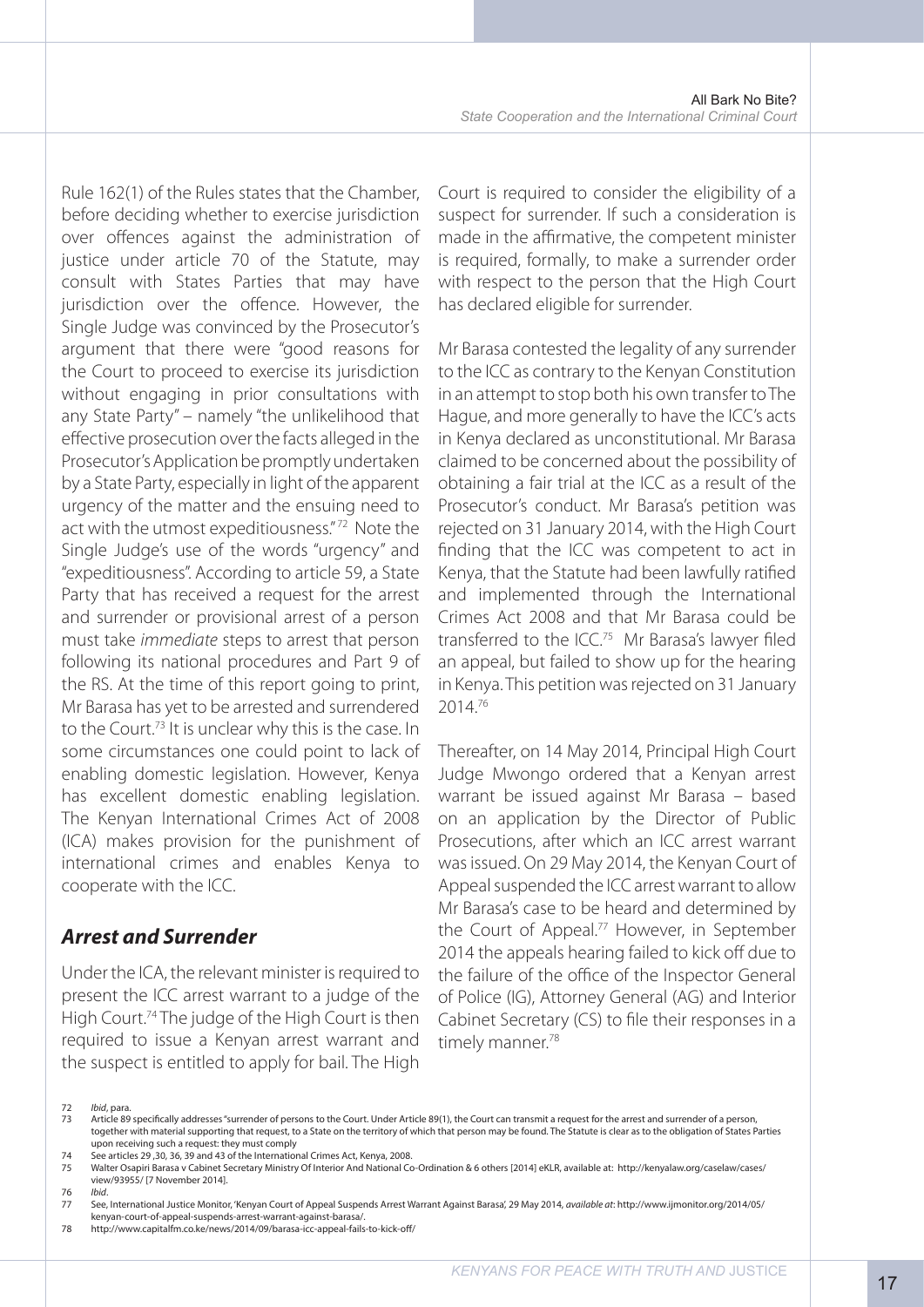It was hoped that the procedure for arrest and surrender to the ICC of suspects would be less burdensome than ordinary extradition procedures; however, in this case this does not appear to be so.<sup>79</sup> Whether this is a sign of things to come is debatable; the failure of the Attorney General, Inspector General and Interior Cabinet Secretary to file their responses in good time could well point to another well-rehearsed saga of obfuscation by the Kenyan Government. The matter of whether the Rome Statute has the force of law in Kenya has even been affirmed by the Government of Kenya in filings to the Appeals Chamber in the *Ruto & Sang* case, so a reasonable conclusion would be that domestic appeals proceedings in Kenya would be expeditious, given that the law in this area is practically settled.80

Given the prevalence of witness intimidation in both the Kenya cases, Mr Barasa's trial would shed light on whether witnesses were in fact bribed as the Prosecutor alleges, and more importantly, at whose behest? Thus it is in the interests of the Kenyan Government that Mr Barasa is surrendered to the ICC as expeditiously as possible, if only to ensure that they are not seen to be non-cooperative and obstructing the emergence of the truth.

# **The Prosecutor v. William Samoei Ruto and Joshua Arap Sang**

On 29 November 2013<sup>81</sup>, the OTP requested Trial Chamber V(A) to exercise its powers under article  $64(6)(b)^{82}$  to "require the attendance

and testimony of witnesses" P-0015, P-0016, P-0336, P-0397, P-0516, P-0524 and P-0495.83 The Prosecution asserted that the seven persons had given statements to the Prosecution describing pre-election meetings they had attended, some at Mr Ruto's home, where the post-election violence was planned. At these meetings they asserted that those present, including Mr Ruto, distributed money and weapons. In addition, some of these witnesses described broadcasts on Mr Sang's radio station in which Mr Sang incited violence and acts of violence during the post-election violence itself. The identity of these witnesses was disclosed to the Defence in February, March and April 2013 and subsequently the witnesses either refused to communicate with the Prosecution or informed the Prosecution that they were no longer willing to testify, after years of cooperating. Thus, the OTP requested the Court to seek the assistance of the Kenyan Government pursuant to article 64(6)(b) and article 93, to take steps to secure the witnesses' appearance at an appropriate location in Kenya for purposes of testifying before the Court (in situ or by means of video-link technology) in the on-going trial.84

The Trial Chamber held a status conference on 29 January 2014 and requested written submissions from the Government of Kenya as to whether the relief sought by the Prosecutor was prohibited by Kenyan law. The Government submitted that "for purposes of testifying before the Court", and under the International Crimes Act, "a witness cannot be compelled to appear and testify before the Court regardless of where the Court is sitting." 85

<sup>79</sup> V. Oosterveld, M.Perry and J. McManus, 'The Cooperation of States with the International Criminal Court'Fordham International Law Journal, Vol.25, Issue 3, 2004, Article 14, argue that "States agreed to create a process for the ICC that is somewhat more streamlined than State-to-State extradition. The solution adopted was to oblige States to "surrender" persons to the Court, with the procedure to be followed left to the individual States, subject to certain limitations. Accordingly, under Article 91 (2) (c) of the Rome Statute, the procedural requirements imposed by States for the surrender of persons to the ICC: should not be more burdensome than those applicable to requests for extradition pursuant to treaties or arrangements between the requested State and other States and should, if possible, be less burdensome, taking into account the distinct nature of the Court.

<sup>80</sup> See ICC-01/09-01/11-1406, para.6, where the Government of Kenya states that "...Article 2(6) of the Constitution and Section 4(1) of the ICA does give the Rome Statute the direct force of law in Kenya".

<sup>81</sup> ICC-01/09-01/11-1120-Red2-Corr.

<sup>82</sup> Article 64(6)(b) reads as follows : In performing its functions prior to trial or during the course of a trial, the Trial Chamber may, as necessary: (b) Require the attendance and testimony of witnesses and production of documents and other evidence by obtaining, if necessary, the assistance of States as provided in this Statute.

<sup>83</sup> On 20 February 2014, the Prosecution filed a supplementary request adding a witness to the relief sought in the Summonses Request, Prosecution's supplementary request under article 64(6)(b) and article 93 to summon a further witness, 19 February 2014, ICC-01/09-01/11-1188-Conf-Red, with confidential annexes 1 to 6. An ex parte version was filed on the same day, and the ex parte and confidential redacted versions were notified on 20 February 2014.

<sup>84</sup> ICC-01/09-01/11-1120-Red2-Corr, para.3.<br>85 ICC-01/09-01/11-1184. para. 5. ICC-01/09-01/11-1184, para. 5.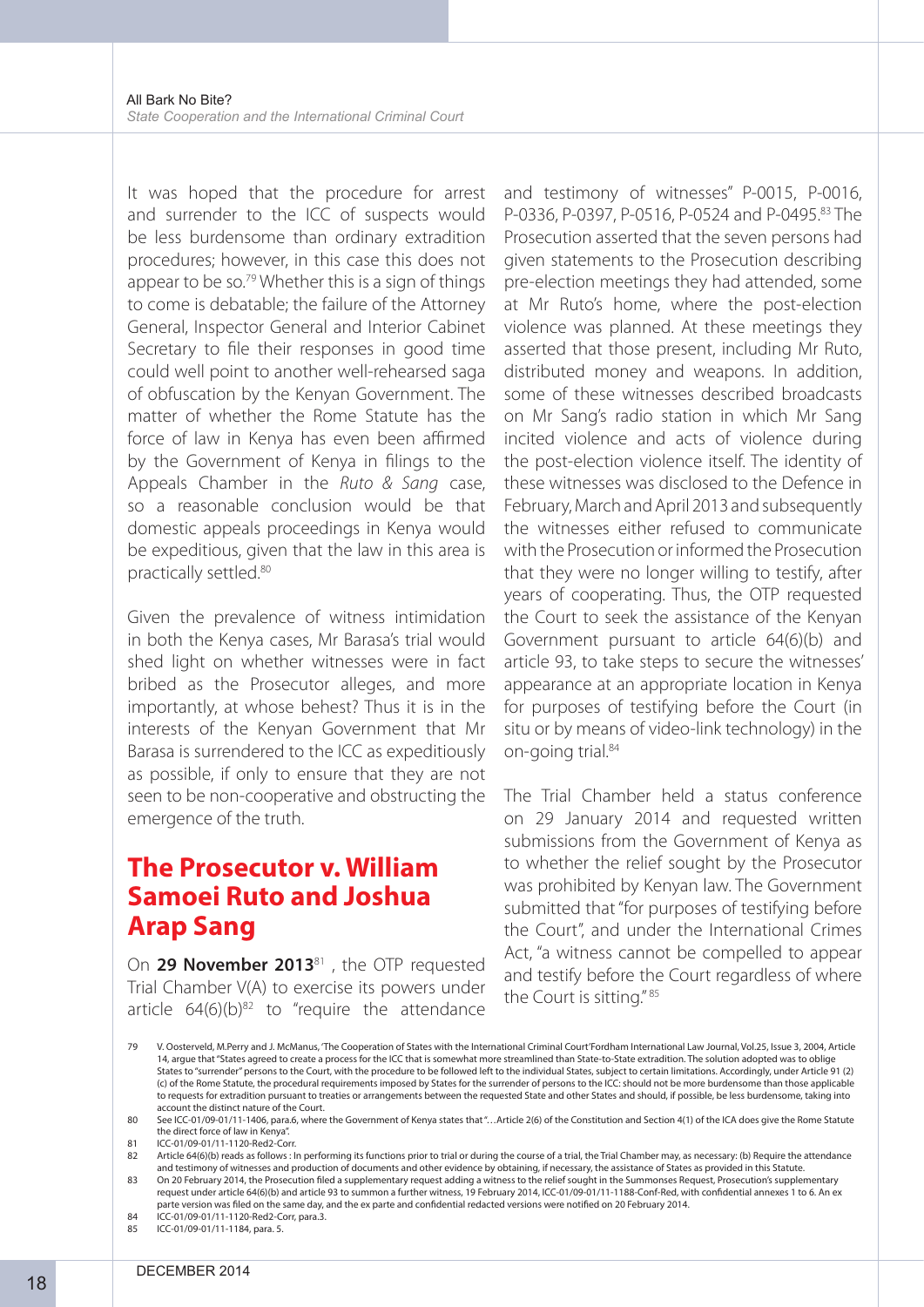All Bark No Bite? *State Cooperation and the International Criminal Court*



William Ruto



Joshua Sang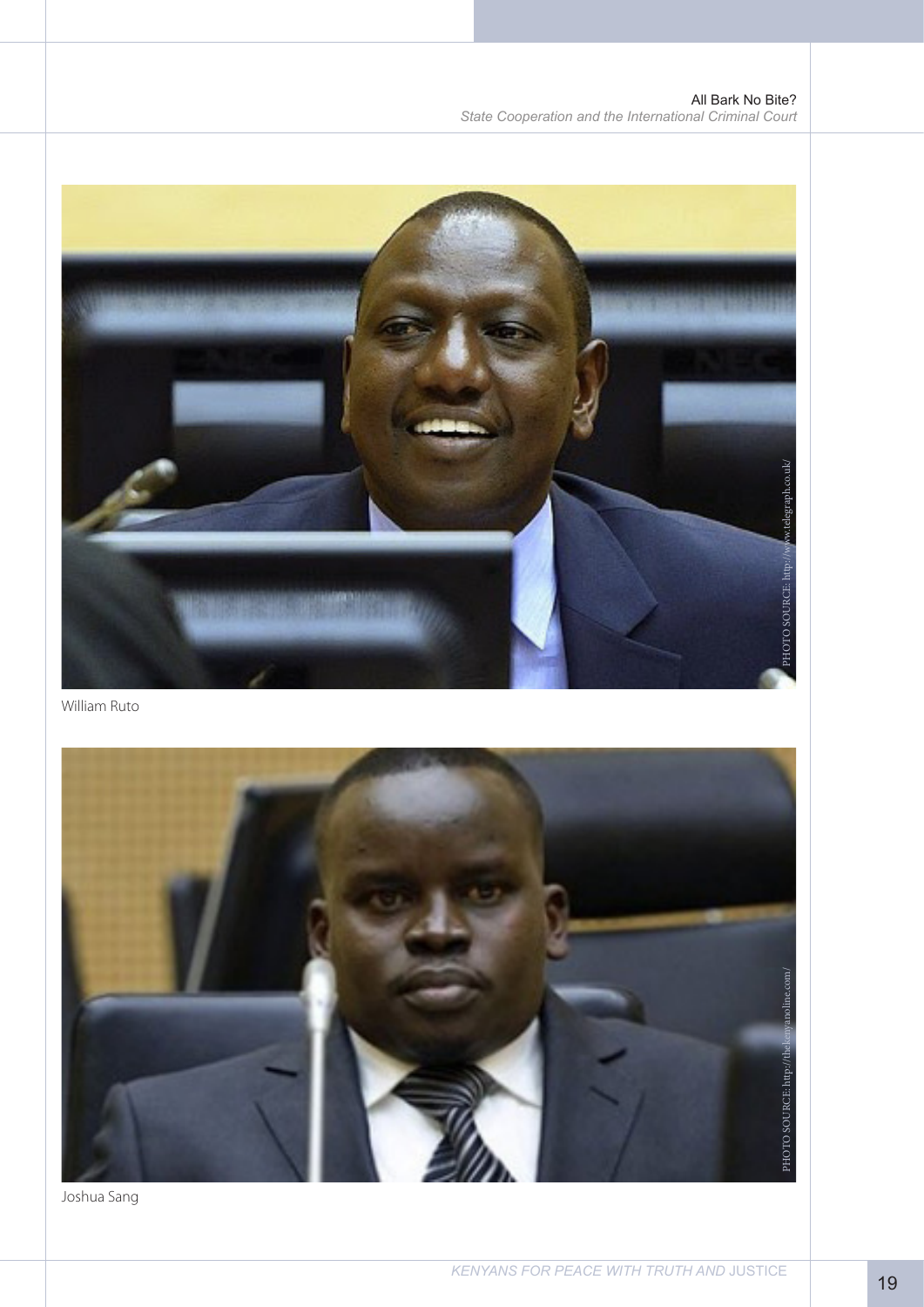On **17 April 2014**, Trial Chamber V (A)) granted, by majority, the Prosecutor's request to subpoena eight Kenyan witnesses to appear before the Trial Chamber in the trial of *Ruto & Sang*. The Chamber considered that the decision was amply supported by both general international law and the provisions of the Rome Statute, to the effect that the Rome Statute States Parties did not intend to create an ICC that is 'in terms a substance, in truth a phantom'. Rather, they must be presumed to have created a court with every necessary competence, power, ability and capability to exercise its functions and fulfil its mandate in an effective way. These include the power to subpoena witnesses.

In that connection, the Chamber found that there is unity among international law, the Rome Statute, the Constitution of Kenya and the laws of Kenya concerning its dealings with the ICC. As such, the Chamber found that the Government of Kenya has an obligation to cooperate fully with the Court, by serving the subpoenas to the witnesses, by assisting in compelling their attendance before the Chamber and by the use of compulsory measures as necessary. Trial Chamber V (A) directed the Registry of the Court to prepare and transmit a cooperation request to the Republic of Kenya for: (i) the service of summonses by the GoK on these eight witnesses; (ii) assistance in compelling and ensuring the eight witnesses' appearance before the Chamber by video-link, or before the Chamber convened on the territory of Kenya; (iii) and the GoK to make appropriate arrangements for the security of the eight witnesses until they appear before the Court.<sup>86</sup>

#### *Kenyan Government questions fairness of proceedings*

A few weeks later the Government of Kenya filed a request seeking leave to appeal the decision, or alternatively to be allowed to file *amicus curiae* observations.87 In these observations the Government questioned the fairness of the proceedings if the eight witnesses were compelled to appear, submitting that "when it was signing the Statute, there was nothing in the Statute's terms that would have put it on notice of a requirement that it assist the Court in compelling witness testimony."88

On **23 May 2014**, Trial Chamber V (A) granted the Defence teams for Mr Ruto and Mr Sang leave to file an appeal.89 On 3 June 2014, the Government of the Republic of Kenya sought leave from the Appeals Chamber to submit observations pursuant to Rule 103<sup>90</sup>, which was granted on 10 June 2014.<sup>91</sup> In its submissions the Government argued that the Majority had erred in finding that the Government is obliged to compel the appearance of witnesses subject to a subpoena, stating that: "(i) it contradicts the plain language of Kenya's domestic implementing legislation, the International Crimes Act (2008) and its drafting history; (ii) it is contrary to the Constitution of Kenya, it would unfairly and retroactively impose a criminal sanction on witnesses who thought they were participating in a voluntary process; and (iii) it is contrary to the Rome Statute and controverts the understanding of other States Parties who have ratified the Rome Statute."92

The Prosecution termed the Government's arguments as not being "cogent" or "wellreasoned", stating that "the Court cannot be asked to accept blindly a State's position on

86 ICC-01/09-01/1 1-1274.

- 88 ICC-01/09-01/11-1304, para. 22.
- 89 ICC-01/09-01/11-1313.
- 90 ICC-01/09-01/11-1333.<br>91 ICC-01/09-01/11-1350.
- 91 ICC-01/09-01/11-1350.<br>92 ICC-01/09-01/11-1406. ICC-01/09-01/11-1406, para.2.
- 

<sup>87</sup> The Government of the Republic of Kenya's Request for an Extension of Time and/or Leave to Seek Leave to Appeal the Decision on Prosecutor's Application for Witness Summons and resulting Request for State Party Cooperation, 25 April 2014, ICC-01/09-01/11-1277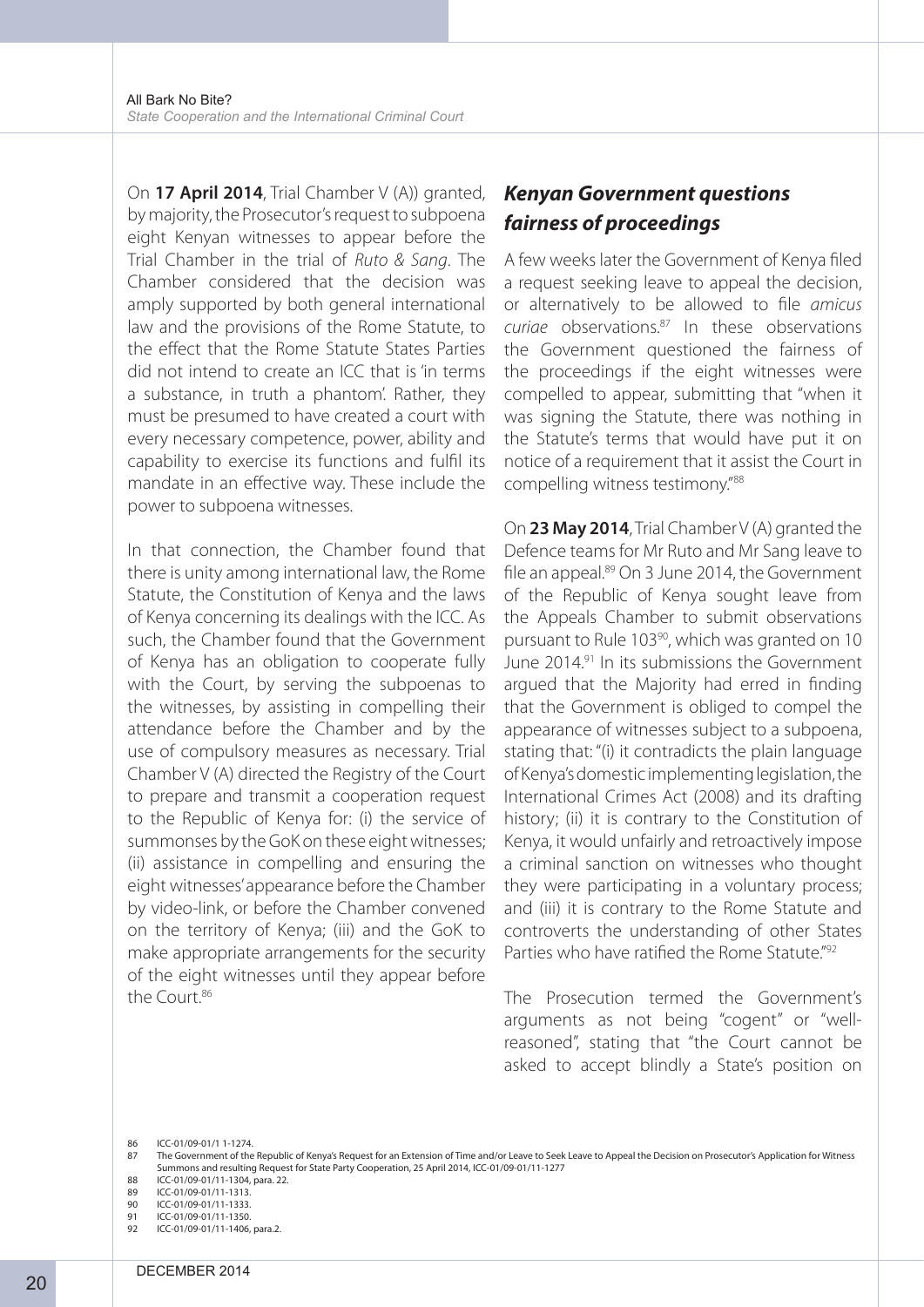what its legislation says when that State has not shown that its interpretation is firmly rooted in the applicable domestic provisions, or when its arguments are manifestly weak or plainly unpersuasive."93 The Appeals Chamber rejected the Defence appeal and the arguments made by the Kenyan Government<sup>94</sup>, noting that "... the question before it is whether Kenya is under an obligation to assist in compelling the appearance of witnesses before the Court. In light of the foregoing and having found that article 93 (1) (b) of the Statute provides the legal basis for Kenya's obligation to compel witnesses to appear before the Trial Chamber sitting in situ or by way of video-link, the Appeals Chamber will not consider the arguments relating to Kenyan domestic law any further."95 The eight witnesses were able to testify via video-link eventually, with several being declared as hostile witnesses by the Chamber.

# **State cooperation and the future of the ICC**

The three Kenya cases illustrate that the Kenyan Government has been less than forthcoming in providing prompt and genuine cooperation with the ICC. In fact, it could be argued that it has done exactly the opposite, often aligning its position with the three accused. In the face of such non-cooperation, what can the ICC do in order to ensure that it remains able in carrying out effective prosecutions?

Victims have expressed strong opinions on the matter: in an annex $96$  to a filing submitted by the Legal Representative for Victims, a/35046/14, a victim participating in the *Kenyatta* case states that he "…want[s] the Government of Kenya to be sanctioned. All those countries that provide aid to Kenya should pull out and the Assembly of State parties notified of Kenya's non – cooperation..."

In the same annex, victim a/9308/11 further asserts that "Kenya is undermining the Rome Statute that it signed. Arrest warrants should be issued against those who are obstructing the court. Strong action should be taken to deal with Kenya...".

Other victims want sanctions against the Kenyan government or arrest warrants to be issued against those who are obstructing the course of justice; all are frustrated. These are the voices of Kenyan victims - victims whose quest for justice and compensation has been thwarted at every turn. They do not see the Court as a "toy of declining imperial powers".<sup>97</sup> To them justice has no tribe, no ethnicity, no colour. Not a single victim has raised questions about why investigations were commenced in Kenya; instead, investigations were welcomed wholeheartedly by victims from across ethnic divides. However, whether sanctions or arrest warrants will make cooperation with the ICC more effective remains to be seen. What is clear is that the States Parties cannot and must not allow non-cooperation by fellow member states to pervert the course of justice.

#### *Decision on the Prosecution's application for a finding of noncompliance* **<sup>98</sup>**

On 3 December 2014, Trial Chamber V(B) ruled on the Prosecution's request that the Government of Kenya be referred to the ASP under article 87(7)

95 *Ibid*, para. 133.

<sup>93</sup> ICC-01/09-01/11-1412, para 4

<sup>94</sup> Judgment on the appeals of William Samoei Ruto and Mr Joshua Arap Sang against the decision of Trial Chamber V (A) of 17 April 2014 entitled "Decision on Prosecutor's Application for Witness Summonses and resulting Request for State Party Cooperation", ICC-01/09-01/11-1598.

<sup>96</sup> Annex to the Public Redacted Version of 'Victims' response to Prosecution notice regarding the provisional trial', ICC-01/09-02/11-946-Anx.

<sup>97</sup> Mr Kenyatta addressed the AU at the Extraordinary Session of the Assembly of Heads of State at Government in Addis Ababa on 13 October 2013, describing the court as "the toy of declining imperial powers" and saying it represented "a fetid insult" to Africa. He added: "It is the fact that this court performs on the cue of European and American governments against the sovereignty of African States and peoples that should outrage us. People have termed this situation 'race-hunting'. I find great<br>difficulty adjudging them wrong." Full speech available

<sup>98</sup> Decision on Prosecution's application for a finding of non-compliance under Article 87(7) of the Statute, ICC-01/09-01/11-982.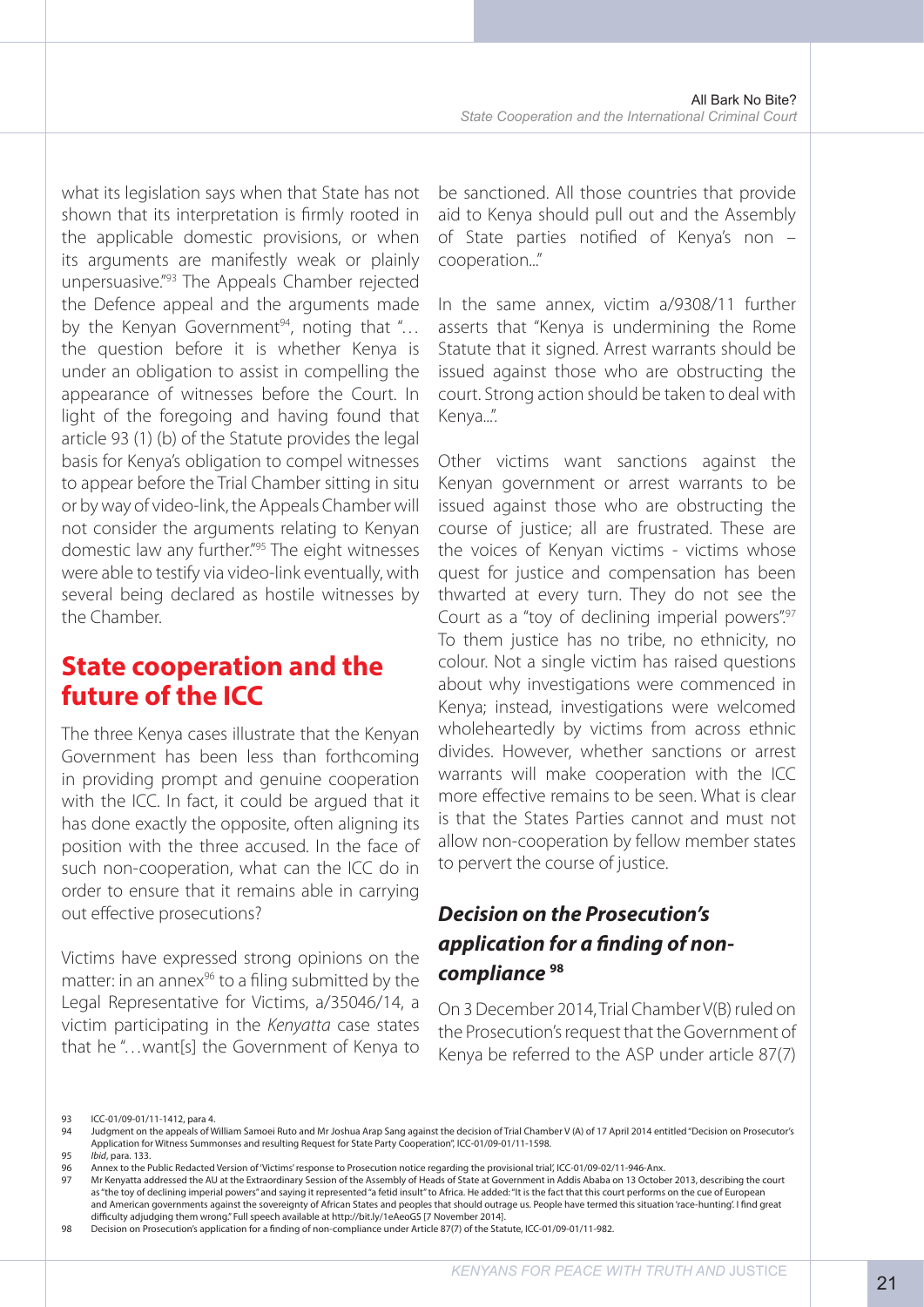for a failure to provide financial and other records relating to Mr Kenyatta. Despite highlighting that the Government of Kenya had not complied with its cooperation obligations, and that it had failed to meet a standard of good faith cooperation in relation to the record requests, the Chamber did not refer Kenya to the ASP. The Chamber asserted that its power to make a finding of noncompliance under article 87(7) is a discretionary one. Therefore, even where a state has been non-compliant, it is up to the relevant Chamber to determine whether making such a referral would be "appropriate in the circumstances." 100

#### *Company Records*

The Chamber was not convinced by the Government of Kenya's argument that a physical search of approximately 2 million companies records would be impossible by the Kenyan Government with the assistance of the OTP if necessary. Further to this, the Chamber noted that no adequate explanation was provided by the Kenyan Government as to why ownership or directorship interests could not have been obtained through a direct search with the Companies registry or other avenues. The Chamber was not persuaded that the failure to execute this request was one of capacity, and criticized the OTP for failing to rebut the Kenyan Government's argument.

#### *Land Transfer Records*

In relation to this request the Chamber considered "unhelpful the Kenyan Government's repeated representation that the provision of, inter alia, such a PIN by the Prosecution is necessary in order to execute the request. Furthermore, even if the Chamber assumes that the accused's PIN is necessary in order to execute the request, it considers it unreasonable that the Kenyan Government could not identify the PIN of the accused."101

- 100 *Ibid*, para.39. 101 ICC-01/09-01/11-982, para. 56.
- 102 *Ibid*, para. 60.

#### *Tax Records*

The Chamber noted that in the Revised Request, the Prosecution has clearly, and repeatedly, requested the Kenyan Government to provide copies of those tax return forms and that the. Kenyan Government had not done so. The Chamber stating that "no adequate explanation has been provided for this failure. Indeed, it was only at the status conference on 7 October 2014 - six months after the Revised Request was issued and only when directly asked by the Chamber - that the Kenyan Government for the first time specifically addressed the non-provision of those materials. The explanation then provided by the Attorney General - that the revenue authority does not retain the tax return forms submitted by tax payers - appeared to base itself on a letter from the Kenyan Revenue Authority, which, in the view of the Chamber, is not necessarily clear on this point."102 Again the Chamber concluded that the issue was not one of a lack of capacity on the part of the Kenyan Government, and the response by GoK fell below the standard of good faith cooperation from States Parties.

#### *Vehicle Records*

Noting that the Prosecution considered this request has been complied with; the Chamber highlighted that the information provided appeared to have been provided voluntarily by the Defence and that provision of such material by the Defence does not relieve a State of its cooperation obligations under the RS.

#### *Bank Records*

The Chamber noted that the Government of Kenya had taken no steps to provide the OTP with the requested records, and nor was an explanation provided for its failure to do so. Once again, the Chamber found that the failure to facilitate this request was not one of capacity, or

<sup>99</sup> Emphasis added.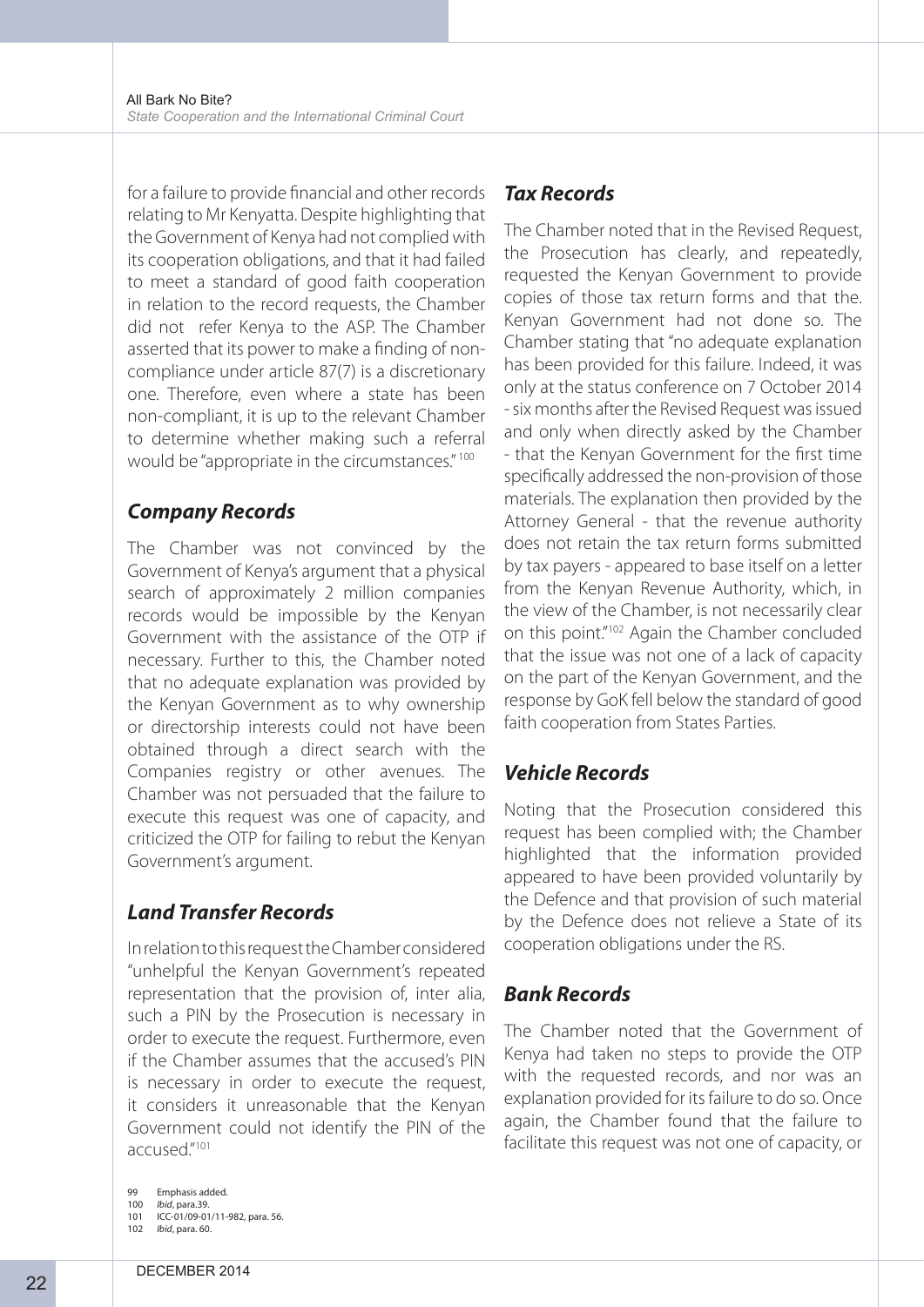practical and administrative barriers and that the failure to provide the bank records fell short of the standard of good faith cooperation required from States Parties.

#### *Foreign Transaction Records*

Noting that the Prosecution was satisfied with the execution of this request, the Chamber treated this request as being complied with, despite the Kenyan Government's response that a search of the relevant register revealed that no such transactions were recorded by Mr Kenyatta within the relevant period.

#### *Telephone Records*

In relation to the failure of the Kenyan Government to execute this request and provide the OTP with the relevant data, the Chamber noted once again that "the failure to execute the request under this category is not simply an issue of capacity, of practical or administrative barriers or a result of insufficient information having been provided by the Prosecution. The Chamber considers that the failure on the part of the Kenyan Government to provide clear and specific responses to the queries raised or to take necessary domestic steps to compel production of the relevant information, falls below the standard of good faith cooperation required from State Parties."<sup>103</sup>

#### *Intelligence Records*

The Chamber considered this category of material to be complied.

The Chamber in its overall assessment, pointed to the explanations provided by the Kenyan Government in relation to the provision of certain materials, as being 'unhelpful' or not responding to the query raised. The Chamber

also criticized the 'narrow approach' taken by the Kenyan Government and "noted with concern certain submissions of the Kenyan Government which are indicative of a non-cooperative stance premised on factors which the Chamber considers are inappropriate and irrelevant considerations in the sole context of the cooperation."104 Indeed, the Chamber stated that "notwithstanding the Chamber's concerns regarding the adequacy of the Prosecution's approach to this litigation, the Chamber finds that, cumulatively, the approach of the Kenyan Government, as outlined above, falls short of the standard of good faith cooperation required under Article 93 of the Statute. The Chamber considers that this failure has reached the threshold of non-compliance required under the first part of Article 87(7) of the Statute."<sup>105</sup> Additionally, the Chamber was also of the opinion that non-compliance by the Kenyan Government had compromised Prosecution's ability to thoroughly investigate the charges and impinged upon the Chamber's own truthseeking function under article 69(3) of the RS.

Despite its findings, the Chamber eventually concluded that "considering the Prosecution's concession that the evidence fell below the standard required for trial and that the possibility of obtaining the necessary evidence, even if the Revised Request was to be fully executed, is still nothing more that speculative, the Chamber is not persuaded that a referral to the ASP would facilitate a fair trial or the interests of justice. In any case, in this specific case, the Chamber does not consider it appropriate for the proceedings to be further prolonged under the current circumstances."106 Thus, Kenya's non-cooperation was not referred to the ASP for further action which could have serious repercussions for general state cooperation at the ICC. If Kenya can "get away with it", it is likely that other states will act in a similar manner and act as an obstacle to criminal proceedings and investigations.

<sup>103</sup> ICC-01/09-01/11-982, para. 72.

<sup>104</sup> *Ibid*, para. 77. 105 *Ibid*, para. 78.

<sup>106</sup> ICC-01/09-02/11-982, para.82.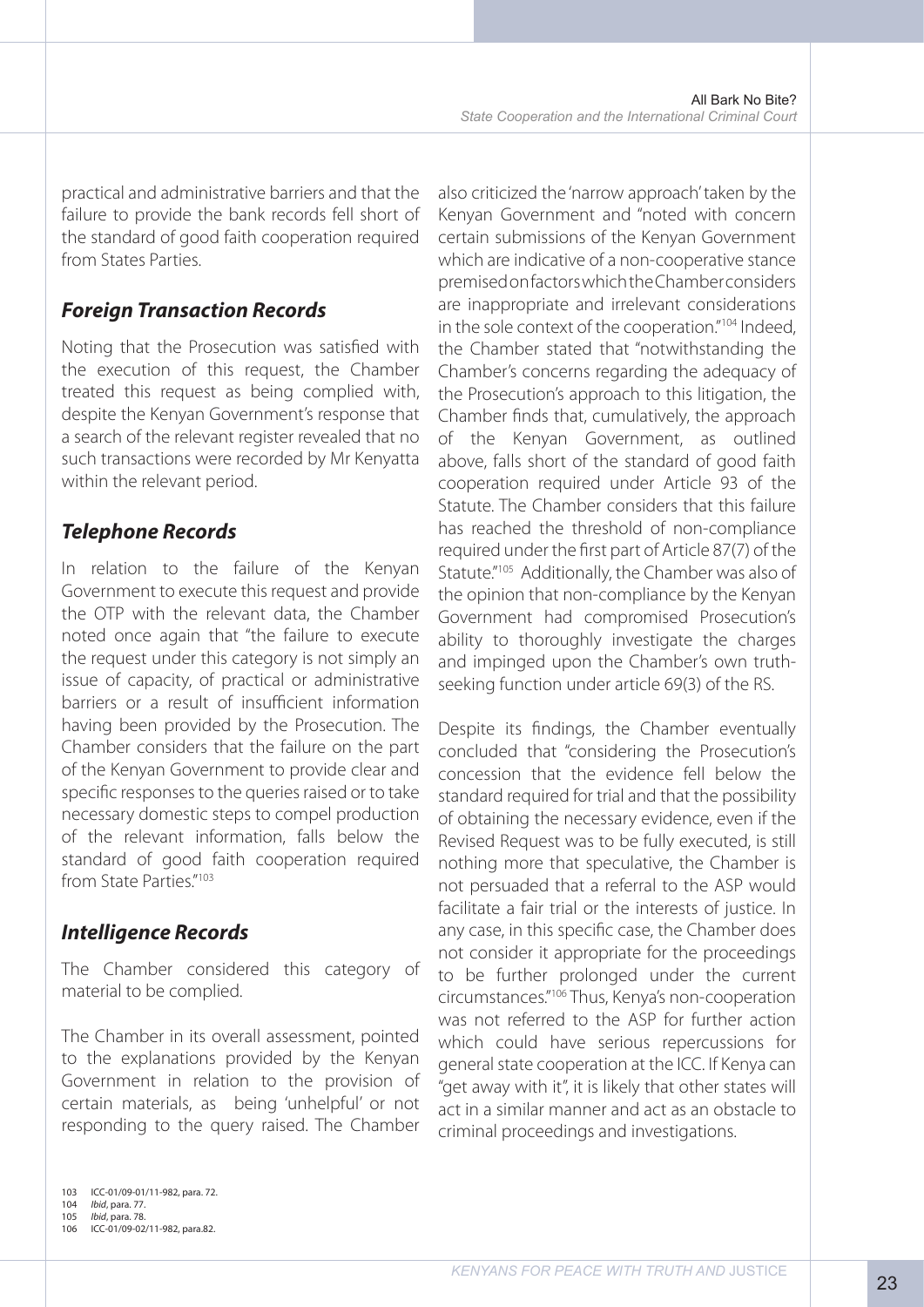#### **Future considerations**

Essentially, the problem remains that the Rome Statute is largely silent concerning repercussions for violations of its provisions. The ICC cannot issue binding orders to States, but can only request their cooperation. This is exemplified in the Blaskic Subpoena Interlocutory Appeal the Chamber which determined that the Tribunal could not issue subpoenas to States or state officials as a result of functional immunity and therefore could not take enforcement measures against States. The Rome Statute provisions follow in the same vein.

It is clear from the experiences of the ICTY and the ICTR that state cooperation is imperative to the effectiveness of any prosecutions. The decisions, orders and requests of the Court can only be enforced by national authorities. With no enforcement agency at its disposal, the ICC cannot execute arrest warrants, compel witnesses to give testimony, collect evidence or visit the scenes where the crimes were perpetrated, without the acquiescence of national state authorities. Article 28 of the ICTR Statute and Article 29 of the ICTY provided a very general provision for state cooperation in that, "States shall cooperate with the International Tribunal" and "shall comply without undue delay with any request for assistance or an order issued by a Trial Chamber". Most of the law of the two tribunals were thus judge-made, of course, (as opposed to statutory law which the ICC judges have to interpret) with the Chapter VII authority of the Security Council behind them.

Furthermore, effective cooperation is not only an issue for the proper investigation and prosecution of a case – it is crucial for mounting a proper defence in respect of an accused person or suspect. Fair trial rights are at risk if proper cooperation is not effectuated by States Parties as demonstrated by cases at the ICTY and the ICTR. Indeed, one can imagine instances where a State might block evidence to an accused person - evidence necessary, for example, to prove the innocence of such an accused. As Katz $107$  argues, the same problems relating to cooperation also affect the defence, citing the *Blaskic* case before the ITCY where the then president of Croatia, Franjo Tudjman, had refused numerous requests for cooperation from the ICTY. In addition, counsel for Tadic stated that the "lack of cooperation displayed by the authorities in the Republika Srpska had a disproportionate impact on the Defence … and The effect of this lack of cooperation was serious enough to frustrate [Tadic's] right to a fair trial."<sup>108</sup>

In relation to the ICTR, apart from Rwanda's failure to cooperate regarding defence requests concerning the production of documents or the summoning of witnesses,109 the *Barayagwiza* case is illustrative of how a State can bully an international tribunal into submission.<sup>110</sup> The decision of the Appeals Chamber granting Barayagwiza's release and dismissal of charges against him in order to "remedy prosecutorial inaction and the resultant denial of Barayagwiza's rights in 1999" 111 resulted in Rwanda suspending all cooperation with the Tribunal until the Appeals Chamber reversed its decision in 2001.<sup>112</sup> Thus,

<sup>107</sup> J.C. Katz, 'International Criminal Courts and Fair Trials: Difficulties and Prospects', *Yale Journal of International Law*, Vol. 27, p. 111, 2002, University of Cincinnati Public Law Research Paper No. 06-29

<sup>108</sup> The Appeals Chamber did recognise this problem, stating that "[it would] conceive of situations where a fair trial is not possible because witnesses central to the defence case do not appear due to the obstructionist efforts of a State," however it did reject Tadic's Appeal, Prosecutor v. Dutco Tadic, Case No: IT-94-1-A, Appeals Chamber, 15 July 1999, para.29.

<sup>109</sup> For an analysis of the intricacies of problems faced by the defence when requesting such documents see: Charmaine de los Reyes, 'State Cooperation and its Challenges for the International Criminal Tribunal for Rwanda', in Emmanuel Decaux, Adama Dieng and Malick Sow (eds.), *From Human Rights to International Criminal Law / Des droits de l'homme au droit international pénal* (Nijhoff, Leiden, 2007) 55, 80.

<sup>110</sup> This example is given to illustrate the power that states have to hamper the effective functioning of international tribunals through non-cooperation. For an analysis of whether the initial decision of the Appeals Chamber granting a permanent stay of proceedings was far too drastic a measure see, for example : The 3 November 1999 decision was quite simply bad law, and the Appeals Chamber had to do something to fix it.' William A. Schabas, in André Klip & Göran Sluiter (eds.), *Annotated Leading Cases of International Criminal Tribunals* (Antwerp, Intersentia, Vol. VI) 261-262). And Swart has commented that 'the violations of the Appellant's rights, although serious, were considerably less egregious and numerous than the Appeals Chamber believed' (Bert Swart, in André Klip and Göran Sluiter (eds.), Annotated Leading Cases of

International Criminal Tribunals, (Intersentia, Antwerp, Vol. II) 206). 111 Appeals Chamber, *Barayagwiza* I, ICTR-97-19-AR72, 3 November 1999, para.99.

<sup>112</sup> Appeals Chamber, *Barayagwiza* II, ICTR-97-19-AR72, 31 March 2000.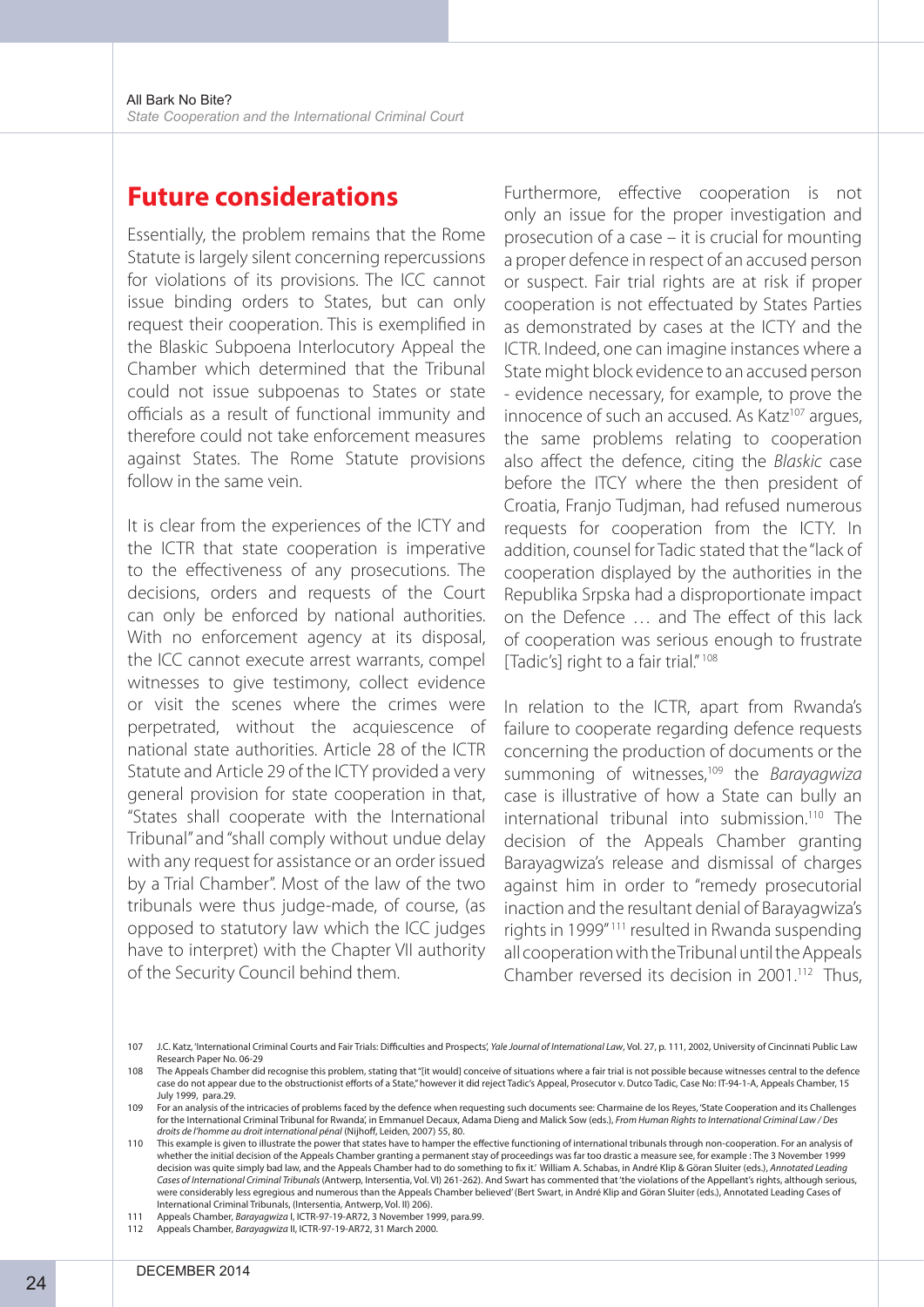it is in the best interests of the prosecution, the defence and the victims at the ICC that States fulfil their obligations to cooperate.

Cassese highlights the difference between the 'supra-state' model of cooperation at the ICTY and ICTR whereby the international court is empowered to issue binding orders to States and, in the case of non-compliance, may set in motion enforcement mechanisms, and the stateorientated model at the ICC.113 Cassese argued that the ICC could have gone further than an article 87(7) referral to the ASP in the case of noncompliance and:

*"articulated the consequences of a Court's finding of non-cooperation by a state. The Statute could have specified that the Assembly of States Parties might agree upon countermeasures, or authorise contracting states to adopt such countermeasures, or, in the event of disagreement, that each contracting state might take such measures. In addition, it would have been appropriate to provide for the possibility of the Security Council stepping in and adopting sanctions even in cases where the matter had not been previously referred by this body to the Court: one fails to see why the Security Council should not act upon Chapter VII if a state refuses to cooperate and such refusal amounts to a threat to the peace, even in cases previously referred to the Court by a state or initiated by the Prosecutor proprio motu. Of course, this possibility is not excluded by the ICC Statute, but it also would have been a good idea expressly to include it."*<sup>114</sup>

Instead Cassese argues that the drafters of the RS were not bold enough to grant the Court greater authority over States, leaving "too many loopholes permitting states to delay or even thwart the Court's proceedings."115 Unfortunately

the *Prosecutor v Uhuru Muigai Kenyatta* would appear to be a sad example of exactly that, with the Government of Kenya being allowed to delay and do its best to thwart the court proceedings.

#### *Political Pressure*

Despite the UNSC backed authority of these tribunals under Chapter VII of the UN Charter, both the ICTY and the ICTR still faced grave and numerous difficulties in securing cooperation from relevant states, $116$  notwithstanding the UNSC's condemnation of these instances of non-cooperation. What did work was exercising political leverage. Commentators have argued that what worked in the Balkans in promoting compliance with the ITCY was the political support exercised by international actors including the EU's Stabilisation and Association Process, NATO's Partnership for Peace programme, the lifting of economic sanctions and the rendering of multilateral and bilateral assistance by the World Bank and the US.<sup>117</sup> Unfortunately, with the Kenya cases, the institutions that could have exercised that deterrent pressure are either weak, subject to political pressure to toe an anti-ICC line, or absent. The most obvious example would be the African Union, which has even threatened the mass exodus of African countries from the RS and recently approved a resolution granting immunity for heads of state and other senior officials at the African Court of Justice and Human Rights.

Goldsmith and Posner argue that international law is intrinsically weak and unstable, because states will comply with international law only when they fear that noncompliance will result in retaliation or other reputational injuries.<sup>118</sup> In this case

<sup>113</sup> A.Cassese, 'The Statute of the International Criminal Court: Some Preliminary Reflections', EJIL 1999, P164. See also R. Rastan, 'The responsibility to enforce – Connecting justice with unity', Chapter 10, in *'Emerging Practice of the International Criminal Court'* Carsten Stahn and Göran Sluiter (eds.), 2009, p.165, who states that "the Court is entitled to act, and request compliance from States with its requests for cooperation, even in situations and cases where States or the Security Council have not requested intervention, The ability of the ICC to act independently of prior political sanction represents a significant challenge to state-centric assumptions of world order."

<sup>114</sup> *Supra* note 83, p.166.

<sup>115</sup> *Ibid*.

<sup>116</sup> For example, after having fled Rwanda in 1994, Félicien Kabuga has remained at large and is believed to have resided in the Democratic Republic of Congo and Kenya amongst other countries, a warrant for his arrest remains outstanding.

<sup>117</sup> See for example, R.Rastan, 'Testing Co-operation: The International Criminal Court and National Authorities', *Leiden Journal of International Law*, 21 (2008), p.483. 118 J.L Goldsmith and E.A.Posner, 'The Limits of International Law', Oxford University Press, (2005).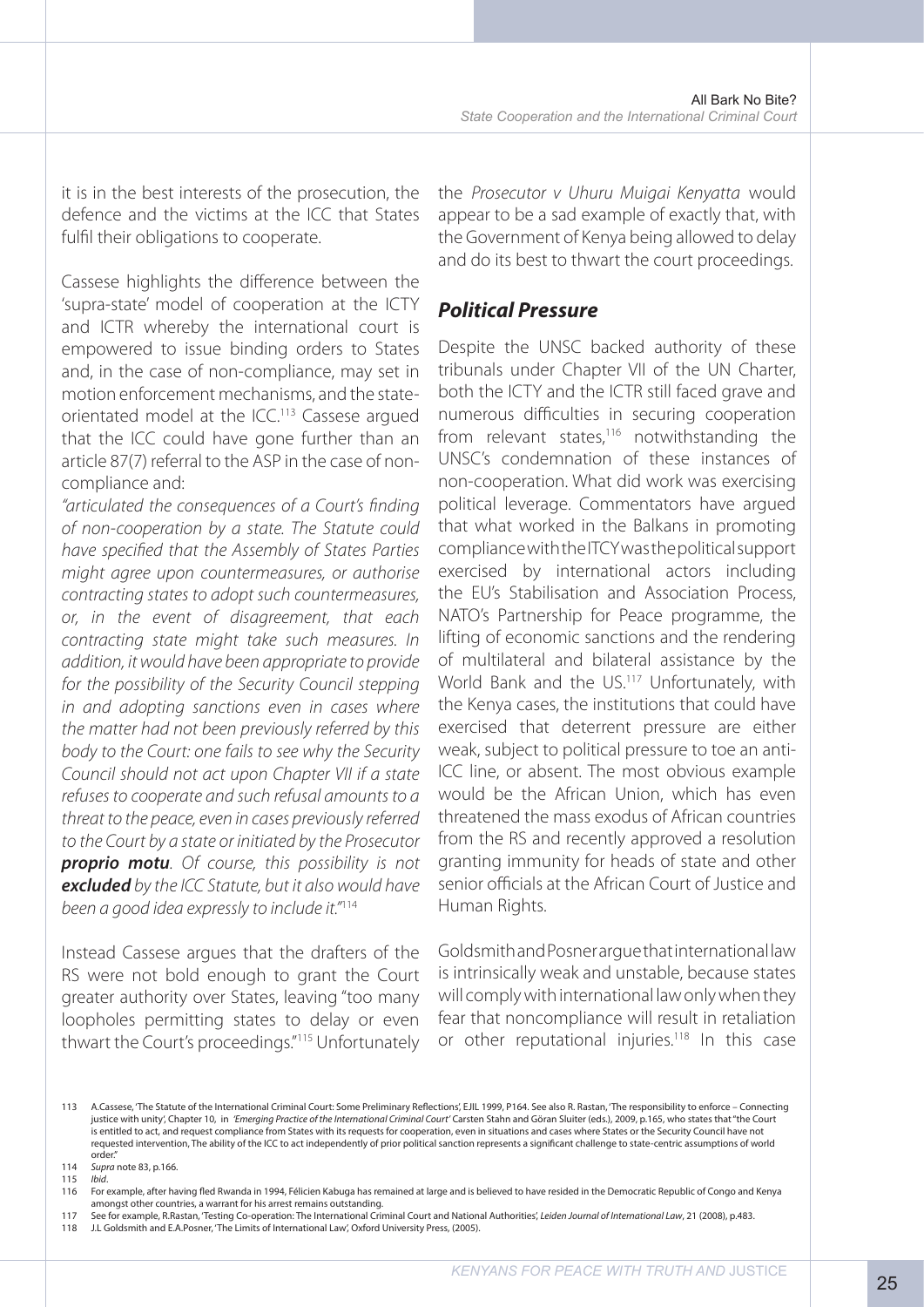there must be severe reputational repercussions for states that do not comply with the RS. A variety of avenues could be used to enforce state cooperation including: condemnation by the Security Council or individual states, financial incentives, conditioning aid to certain states, diplomatic and economic sanctions, as well as the use of force in the most extreme examples. As R. Rastan argues "Should a state fail to cooperate, without an effective international response, the entire system will be undermined" and "the treaty signed in Rome should be viewed not merely as the creation of a court, but rather as the establishment of a system comprising a network of powers and duties between the ICC and nation-states"<sup>119</sup>

#### *Non-states parties and the international community*

Non-states parties, as a part of the international community, also have a part to play. It can be argued that United States and other non-states parties, such as China and Russia, have a role to play, short of ratifying the RS. Indeed the United States can promote the mission of the ICC in many ways, including through its foreign policy agenda.120 It is clear that the United States has extensive experience using its intelligence capabilities and criminal justice expertise and could play an important role vis-à-vis the ICC. Article 87(5) envisions this type of assistance from non-states parties such as the United States.121

At the Kampala Review Conference in 2010 the United States pledged as follows:

- 1) The United States renews its commitment to support rule-of-law and capacity building projects which will enhance States 'ability to hold accountable those responsible for war crimes, crimes against humanity and genocide.
- 2) The United States reaffirms President Obama's recognition on May 25, 2010 that we must renew our commitments and strengthen our capabilities to protect and assist civilians caught in the [Lord's Resistance Army's] wake, to receive those that surrender, and to support efforts to bring the LRA leadership to justice.

The US could also condition aid to noncooperative states.122 For example, Roper and Barria<sup>123</sup> argue that economic pressure could be one of the most effective methods available to states parties and other states to ensure cooperation from stubborn states, giving the example of the EU, which was very successful in assisting the ICTY because of the perceived economic benefits that Croatia would receive being a member of the EU. They argue that "for states that are highly export-dependent, thirdparty economic pressure may be one of the most important means by which the international community can assist the ICC in securing the apprehension of suspects"124 and arguably general state cooperation.

124 *Ibid*.

<sup>119</sup> *Supra* note 93, p.456.

<sup>120</sup> See for example, B.Van Schaak, 'State Cooperation & The International Criminal Court: A Role for the United States?', Santa Clara University School of Law, available at: http://ssrn.com/abstract= 1773691

<sup>121</sup> The American Service members' Protection Act of 2002 (ASPA) was signed into law on January 28, 2008. The current version of ASPA includes the following provisions, subject to full waivers at the discretion of the president: prohibition on cooperation with the International Criminal Court; restrictions on US participation in UN peacekeeping operations; prohibition on direct or indirect transfer of classified national security information, including law enforcement information, to the International Criminal Court, even if no American is accused of a crime; preauthorized authority to free members of the armed forces of the US and certain other persons detained or imprisoned by or on behalf of the international criminal court (the so-called "Hague Invasion" clause). In addition to the specific waiver provisions relevant to specific prohibitions, there is section entitled "Assistance to International Efforts" - also known as the Dodd Amendment - which is essentially a catch-all exception authorizing the US government to participate in a wide-range of international justice efforts.

<sup>122</sup> For example, B. Van Schaak, *supra* note 96, argues that "mitigating the anti-cooperation aspects of the American Service-members' Protection Act (ASPA) should be a high priority for the Obama Administration and a repeal of s. 7423 would enable the United States to choose from a range of ways to cooperate with the Court when<br>it is in its interests to do so." She argues that "total ban U.S. interests in accountability where they dovetail with situations under investigation by the Court. It also leaves the ICC without U.S. expertise in intelligence and law enforcement. By effectuating modest amendments to the ASPA, the United States can remain a non-State party and still provide cooperation and other forms of support where consistent with United States interests."

<sup>123</sup> S.D. ROPER and L. A. Barria (2008), State Co-operation and International Criminal Court Bargaining Influence in the Arrest and the Surrender of Suspects', *Leiden Journal of International Law*, 21, pp 457-476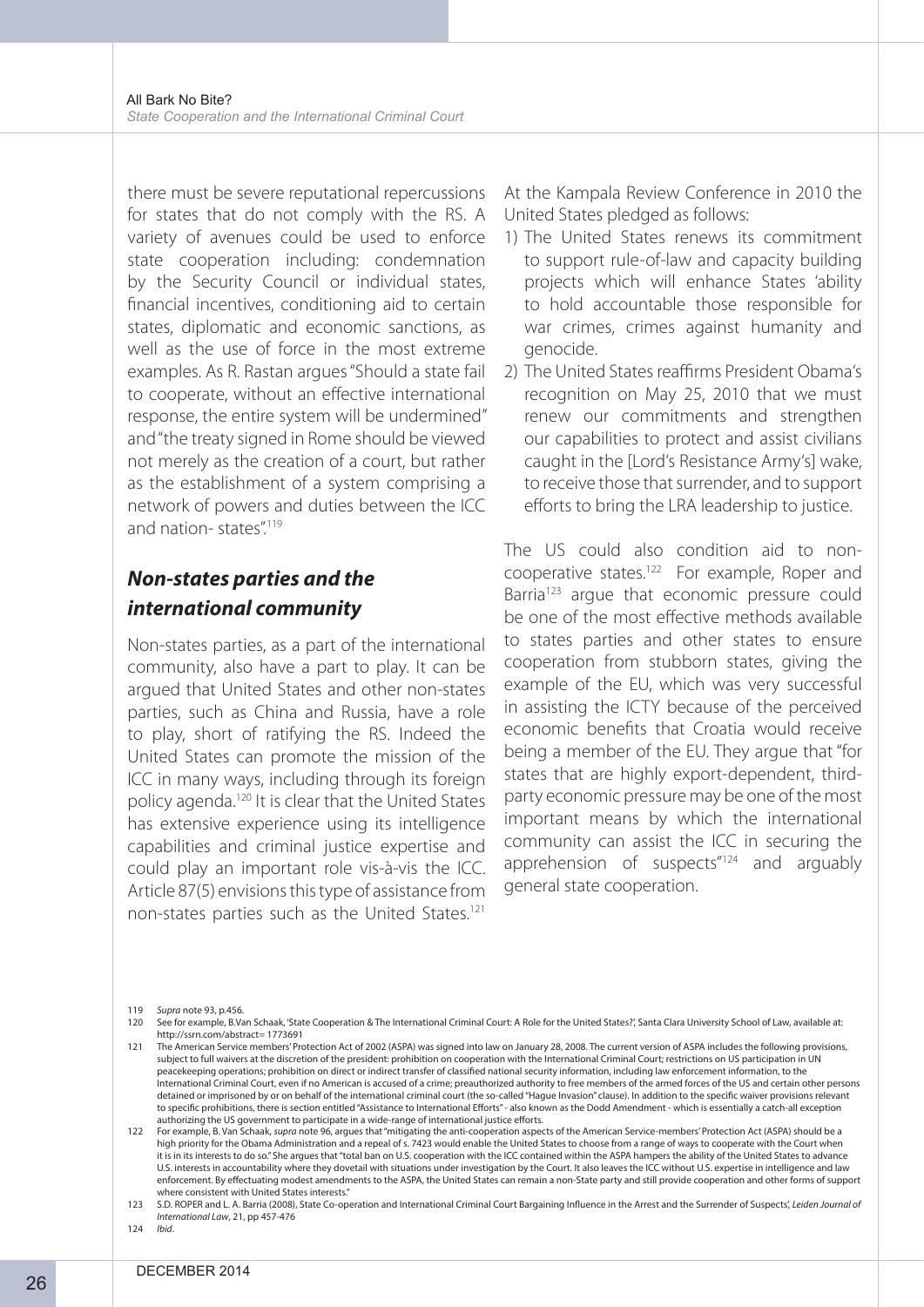It may be worth considering suspension, expulsion, or UNSC sanctions for States Parties that do not comply with their obligations under Part 9 of the Statute.<sup>125</sup> These are all options that the ASP could consider and which would all require amendments to the Rome Statute – amendments which could ensure that the Court continues to remain effective in garnering cooperation from States Parties. However, suspending or expelling Kenya from the States Parties would be counterproductive in this context as it would be the perfect excuse for Kenya to continue its policy of non-cooperation and non-prosecution of mid-to-lower-level perpetrators. The fact is that Kenya is a state that is able but unwilling to cooperate. To quote ICC President Judge Song again '[U]ltimately, the Rome Statute is only as strong as States make it. You hold the key to unlocking the ICC's full potential. The Court has no enforcement powers of its own."126

# **Conclusion**

Before the Prosecutor withdrew the charges against Uhuru Kenyatta due to, inter-alia, alleged non-cooperation from the Government of

Kenya the International Criminal Court stood at a crossroads. Had the case been referred to the States Parties after a finding of non-compliance, they would have been faced with the choice either to bow to the political pressure that was being exerted by Kenya and her allies under the guise of state sovereignty and extraneous arguments relating to a supposed anti-African bias in the activities of the Court, or the States Parties strengthen the cooperation provisions enshrined in the Rome Statute and give the Kenyan victims the justice they cannot obtain from their own government – the justice they deserve and for which they have waited seven years. In the event, the judges themselves saved the ASP from having to make this choice. But the challenge paused to international criminal justice and the ICC by non-cooperating states remains. Today it is Kenyan victims, but tomorrow there will be others, such as the thousands of Darfurian victims who are yet to see Mr Bashir in court. Unless the States Parties do all that they can to obtain cooperation from non-cooperative states, the value and deterrent effect of the ICC will significantly diminish. Or to put it in another way, the ICC will risk becoming the proverbial dog that barks but has no teeth to bite.

126 ICC-CPI-20141031-PR1057: 30/10/2014, available at: http://www.icc-cpi.int/iccdocs/presidency/UNGA-PS-30-10-2014-Eng.pdf

<sup>125</sup> For example, the Organisation of American States (OAS) suspended Honduras' membership for interrupting the democratic order, which is a violation of the Charter of the Organization of American States ("OAS Charter"). In order to be suspended, two-thirds of the members must vote affirmatively. While on suspension, Honduras still has a duty to uphold the OAS Charter. The suspension may be lifted "by a decision adopted with the approval of two-thirds of the Member States." This process is comparable to the UN Charter which allows for "expulsion for persistent violations of the principles of the Charter," even though no member state has been expelled since its inception in 1945. The UN allows for suspension first "upon the recommendation" of the UN Security Council and if the principles in the Charter are continuously violated, the UN has the ability to expel a member. In order to expel a member state there must be a two-thirds majority vote and if any UN Security Council member vetoes the expulsion, the member state cannot be expelled.